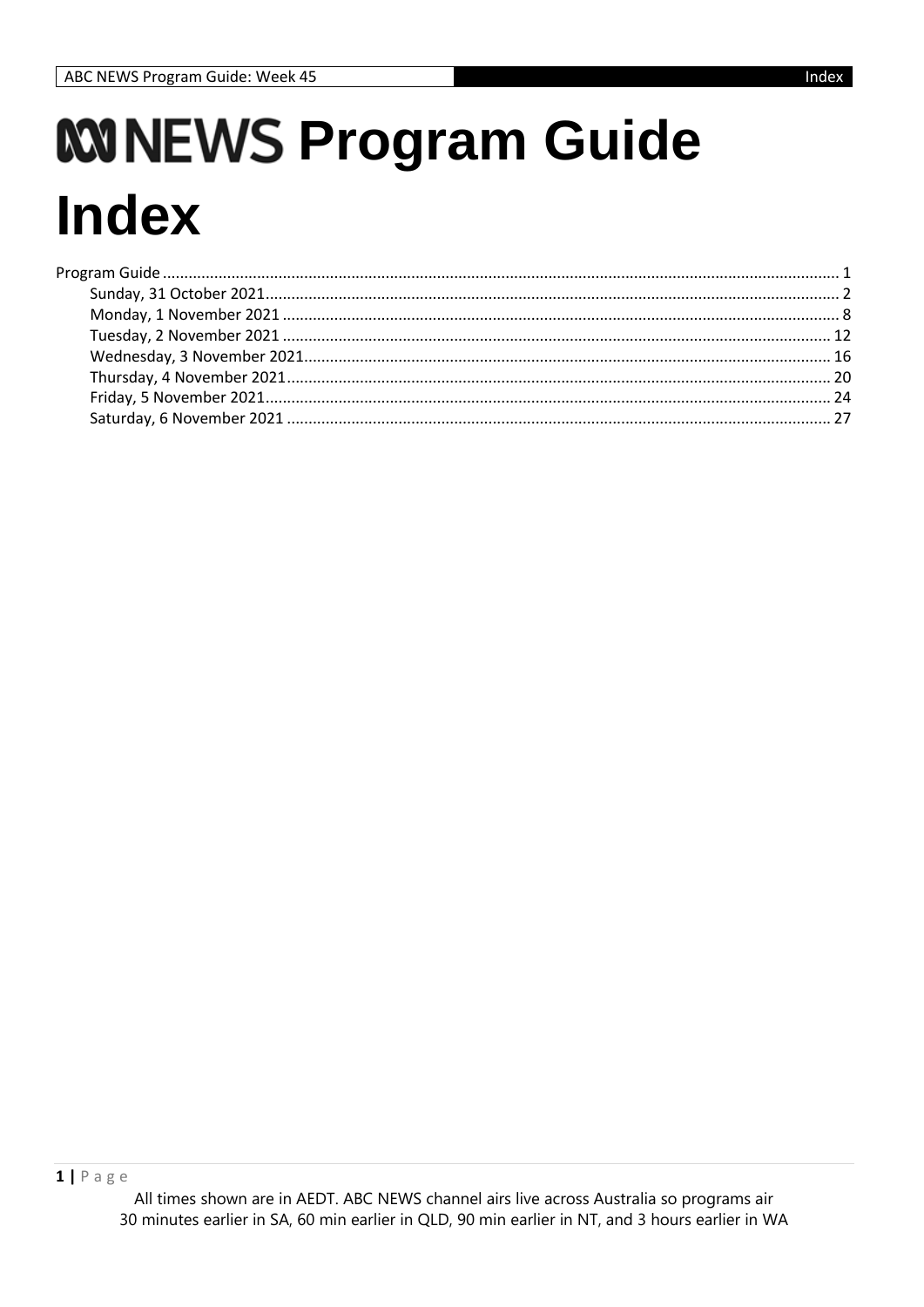## <span id="page-1-0"></span>**Sunday, 31 October 2021**

| 6:00am  | <b>ABC News Update</b>                                                                       |
|---------|----------------------------------------------------------------------------------------------|
|         | The top stories from ABC News, updating you on the latest headlines and the overnight        |
|         | news from across Australia and around the world.                                             |
|         |                                                                                              |
| 6:02am  | Landline                                                                                     |
|         | (CC, Repeat)                                                                                 |
|         | For 30 years Landline has been telling stories from the paddock to plate, covering crops,    |
|         | climate, controversies and the characters of rural Australia. Connecting the city to the     |
|         | country since 1991. Presented by Pip Courtney.                                               |
|         |                                                                                              |
| 6:30am  | <b>ABC News Regional</b>                                                                     |
|         | (CC, Repeat)                                                                                 |
|         |                                                                                              |
|         | The ABC's network of reporters across Australia bring you a closer look at what's making     |
|         | headlines in regional and rural Australia, uncovering the news, views and what's really      |
|         | going on outside the big cities.                                                             |
| 7:00am  | <b>Weekend Breakfast</b>                                                                     |
|         | (CC)                                                                                         |
|         | Ease into your Sunday with an intelligent and engaging mix of news, updated                  |
|         | information, in-depth analysis, interviews, politics and weather. Presented by Johanna       |
|         |                                                                                              |
|         | Nicholson and Fauziah Ibrahim plus sport with Jared Coote.                                   |
| 9:00am  | <b>Insiders</b>                                                                              |
|         | (CC)                                                                                         |
|         | With a federal election due within the next seven months, David Speers and the panel         |
|         | take the nation's political pulse, unpacking all the issues and events from the past sitting |
|         | fortnight in Canberra.                                                                       |
|         |                                                                                              |
| 10:00am | <b>Weekend Breakfast</b>                                                                     |
|         | (CC)                                                                                         |
|         | Ease into your Sunday with an intelligent and engaging mix of news, updated                  |
|         | information, in-depth analysis, interviews, politics and weather. Presented by Johanna       |
|         | Nicholson and Fauziah Ibrahim plus sport with Jared Coote.                                   |
|         |                                                                                              |
| 11:00am | <b>ABC News</b>                                                                              |
|         | (CC)                                                                                         |
|         | Miriam Corowa presents the latest from ABC News, following today's top stories and           |
|         | coverage of events as they unfold. Plus original reporting, expert analysis and all the      |
|         |                                                                                              |
|         | updated news, sport, weather and information you need.                                       |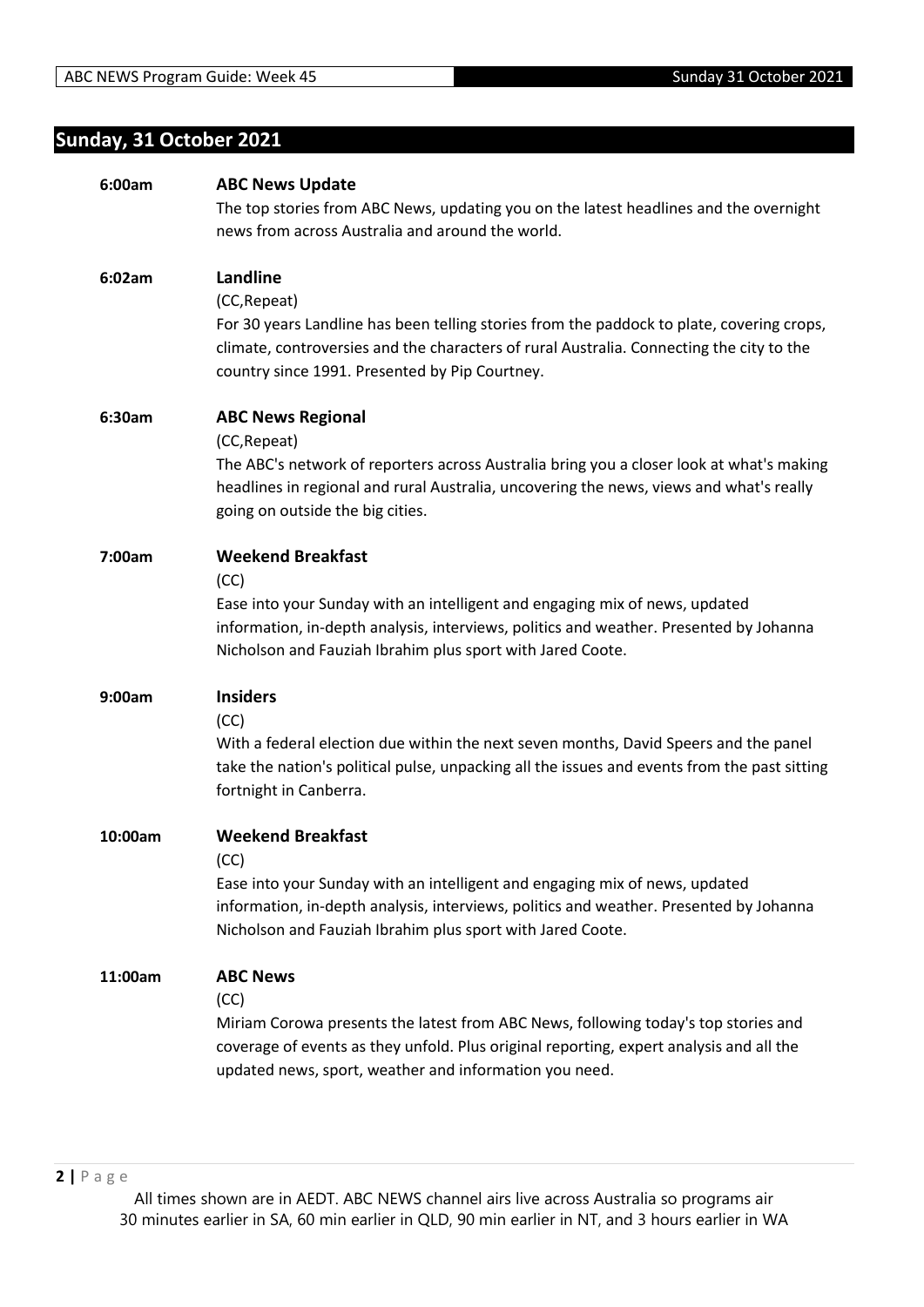| 11:30am | <b>Offsiders</b><br>(CC, Repeat)<br>As Australia charts a course to reopening, Kelli Underwood and the panel look at the all<br>the big issues in sport and the impact of the pandemic on athletes and crowds. Plus a<br>preview of the Melbourne Cup and more.                       |
|---------|---------------------------------------------------------------------------------------------------------------------------------------------------------------------------------------------------------------------------------------------------------------------------------------|
| 12:00pm | <b>ABC News</b><br>(CC)<br>Miriam Corowa presents the latest from ABC News, following today's top stories and<br>coverage of events as they unfold. Plus original reporting, expert analysis and all the<br>updated news, sport, weather and information you need.                    |
| 12:30pm | <b>Close Of Business</b><br>(Repeat)<br>Rachel Pupazzoni presents a look back over the best stories and interviews from the<br>week on The Business, reporting on the big issues in the economy from finance, retail,<br>small business, the markets and more.                        |
| 1:00pm  | <b>ABC News</b><br>(CC)<br>Miriam Corowa presents the latest from ABC News, following today's top stories and<br>coverage of events as they unfold. Plus original reporting, expert analysis and all the<br>updated news, sport, weather and information you need.                    |
| 1:30pm  | Q+A Highlights<br>(CC, Repeat)<br>The show that puts you at the centre of the conversation. The highlights of Q+A as hosts<br>Virginia Trioli, David Speers and Stan Grant are joined by a panel with diverse opinions to<br>cover the topics that have everyone talking.             |
| 2:00pm  | <b>ABC News</b><br>(CC)<br>Miriam Corowa presents the latest from ABC News, following today's top stories and<br>coverage of events as they unfold. Plus original reporting, expert analysis and all the<br>updated news, sport, weather and information you need.                    |
| 2:30pm  | <b>Australian Story</b><br>(CC,AD, Repeat)<br>Putting the 'real' back into reality TV, the award-winning series with no narrator and no<br>agendas, just authentic stories told in people's own words. For 25 years we have been<br>telling the stories of extraordinary Australians. |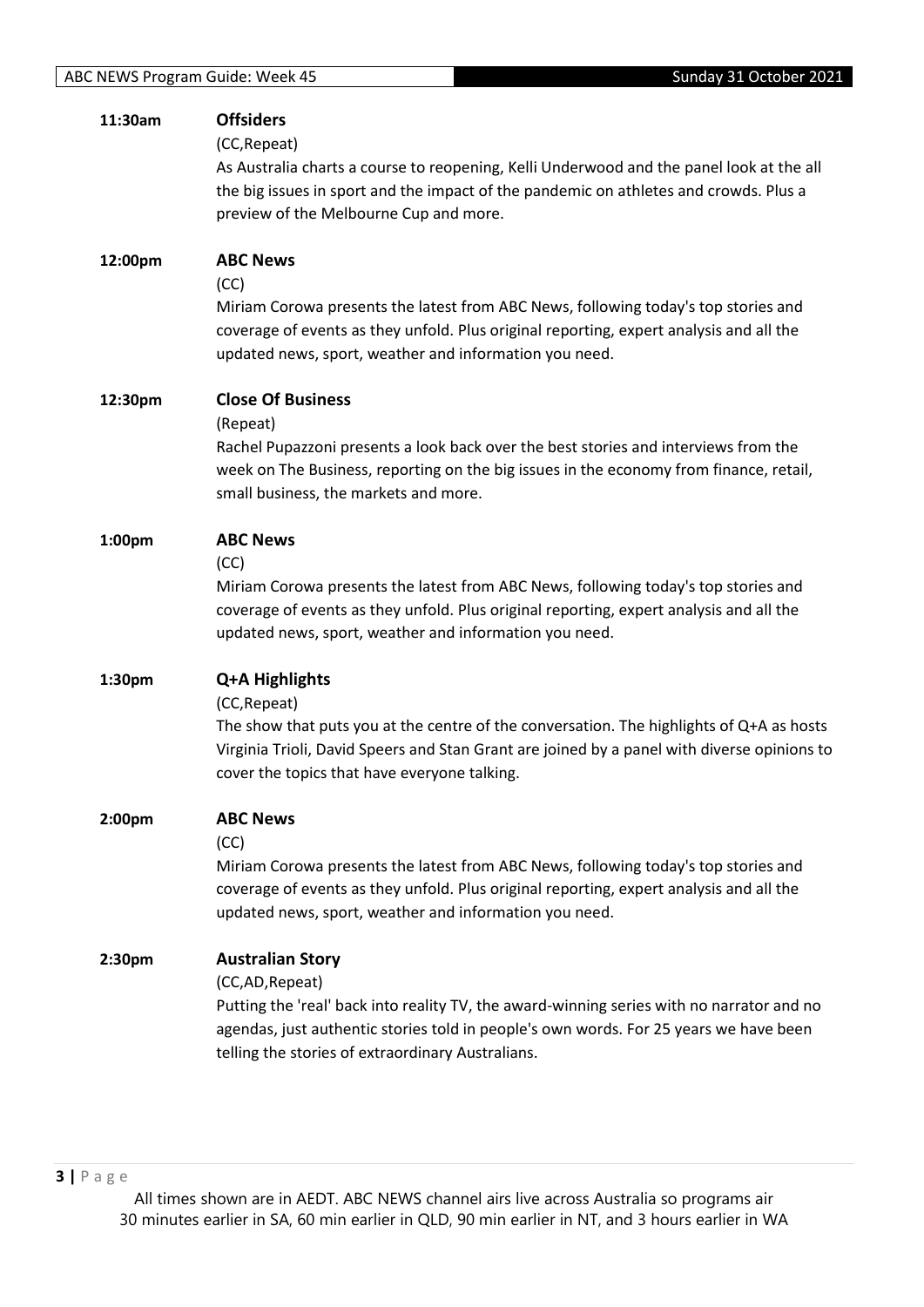| 3:00pm | <b>ABC News</b><br>(CC)<br>Miriam Corowa presents the latest from ABC News, following today's top stories and<br>coverage of events as they unfold. Plus original reporting, expert analysis and all the<br>updated news, sport, weather and information you need.                         |
|--------|--------------------------------------------------------------------------------------------------------------------------------------------------------------------------------------------------------------------------------------------------------------------------------------------|
| 3:30pm | <b>Offsiders</b><br>(CC, Repeat)<br>As Australia charts a course to reopening, Kelli Underwood and the panel look at the all<br>the big issues in sport and the impact of the pandemic on athletes and crowds. Plus a<br>preview of the Melbourne Cup and more.                            |
| 4:00pm | <b>ABC News Update</b><br>Miriam Corowa presents the headlines from ABC News, bringing you the day's top<br>stories and the latest news and information at this hour.                                                                                                                      |
| 4:02pm | Landline<br>(CC, Repeat)<br>In 2021 Landline turns 30, celebrating three decades telling the stories of farmers,<br>businesses and communities from Australia's rural and regional heartland. Hosted by<br>award-winning journalist Pip Courtney.                                          |
| 5:00pm | <b>ABC News: Auslan Bulletin</b><br>(CC)<br>The latest news and information from ABC News. This bulletin will be Auslan interpreted<br>to provide accessible information to keep Australia's deaf community connected and<br>informed. Presented by Miriam Corowa.                         |
| 5:30pm | <b>The World This Week</b><br>(CC, Repeat)<br>Beverley O'Connor presents the week's best international stories from an Australian<br>perspective, as seen by ABC News reporters posted in Europe, North America, the<br>Middle East, North Asia, South Asia and the Pacific.               |
| 6:00pm | <b>ABC Evening News</b><br>Live across Australia, the latest from ABC News, following today's top stories and live<br>coverage of events as they unfold. Plus comprehensive analysis, context and original<br>investigations from ABC reporters around the world.                          |
| 6:30pm | Movin' To The Country: North Central Victoria<br>(CC, Repeat, G)<br>Kristy, Halina and Craig visit North Central Victoria and meet a refugee from Wall St, a<br>mother/daughter team doing fun things with rose petals, and a group of migrant women<br>creating new lives for themselves. |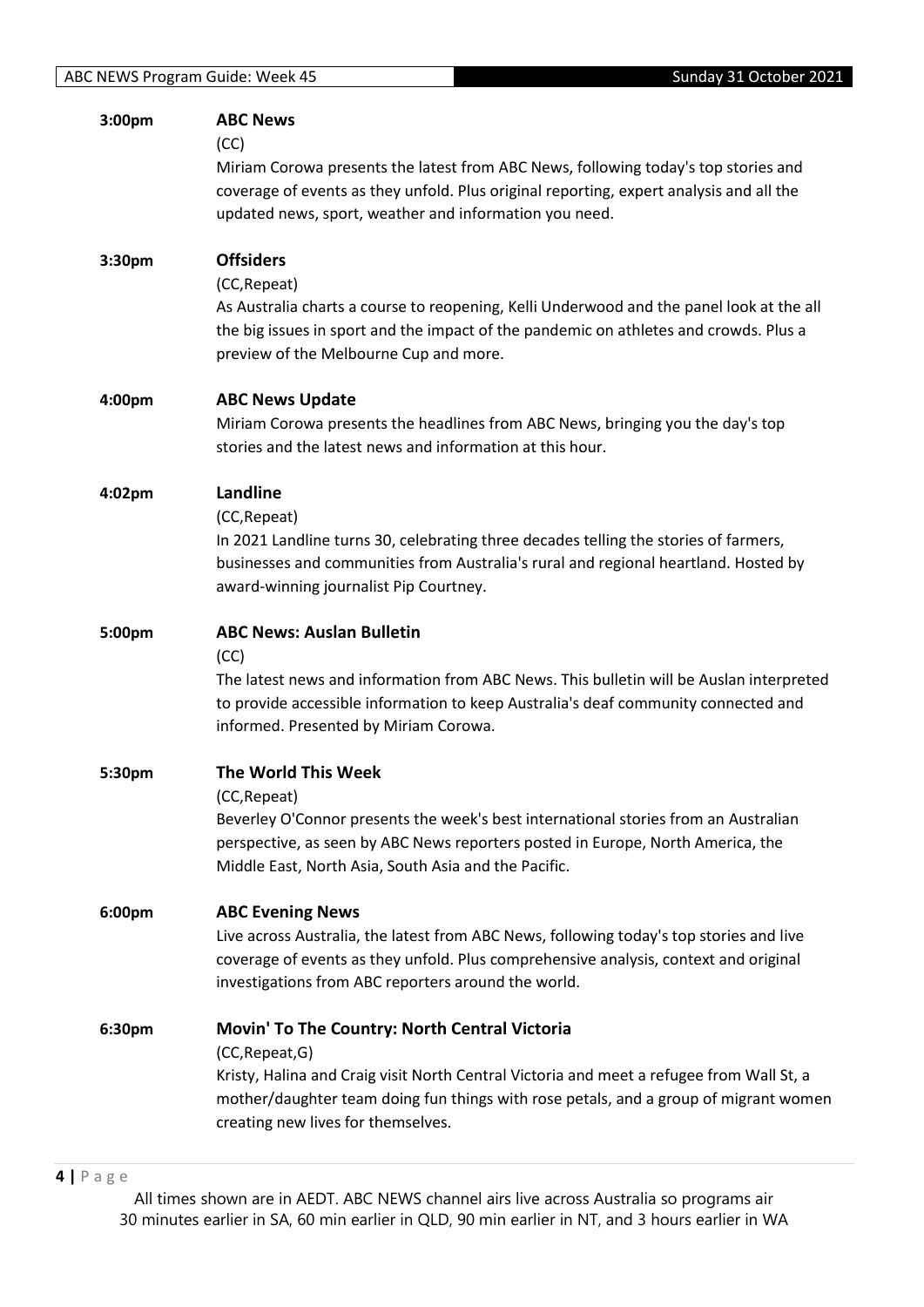| 7:00pm  | <b>ABC News Sunday</b><br>News from where you live. ABC News Sunday brings you the day's top stories, exclusive<br>investigations and original reporting on the issues that matter to all Australians.                                                                                |
|---------|---------------------------------------------------------------------------------------------------------------------------------------------------------------------------------------------------------------------------------------------------------------------------------------|
| 8:00pm  | <b>ABC News Update</b><br>The headlines from ABC News, updating you on the day's top stories from across<br>Australia and around the world.                                                                                                                                           |
| 8:00pm  | <b>Insiders</b><br>(CC, Repeat)<br>With a federal election due within the next seven months, David Speers and the panel<br>take the nation's political pulse, unpacking all the issues and events from the past sitting<br>fortnight in Canberra.                                     |
| 9:00pm  | <b>ABC Nightly News</b><br>Live across Australia, the latest from ABC News, following today's top stories and live<br>coverage of events as they unfold. Plus comprehensive analysis, context and original<br>investigations from ABC reporters around the world.                     |
| 9:30pm  | <b>Australian Story</b><br>(CC,AD, Repeat)<br>Putting the 'real' back into reality TV, the award-winning series with no narrator and no<br>agendas, just authentic stories told in people's own words. For 25 years we have been<br>telling the stories of extraordinary Australians. |
| 10:00pm | <b>ABC News Weekend</b><br>Live across Australia, the latest from ABC News, following today's top stories and live<br>coverage of events as they unfold. Plus comprehensive analysis, context and original<br>investigations from ABC reporters around the world.                     |
| 10:30pm | Q+A Highlights<br>(CC, Repeat)<br>The show that puts you at the centre of the conversation. The highlights of Q+A as hosts<br>Virginia Trioli, David Speers and Stan Grant are joined by a panel with diverse opinions to<br>cover the topics that have everyone talking.             |
| 11:00pm | <b>ABC Late News</b><br>(CC)<br>Live across Australia, the latest from ABC News, following today's top stories and live<br>coverage of events as they unfold. Plus comprehensive analysis, context and original<br>investigations from ABC reporters around the world.                |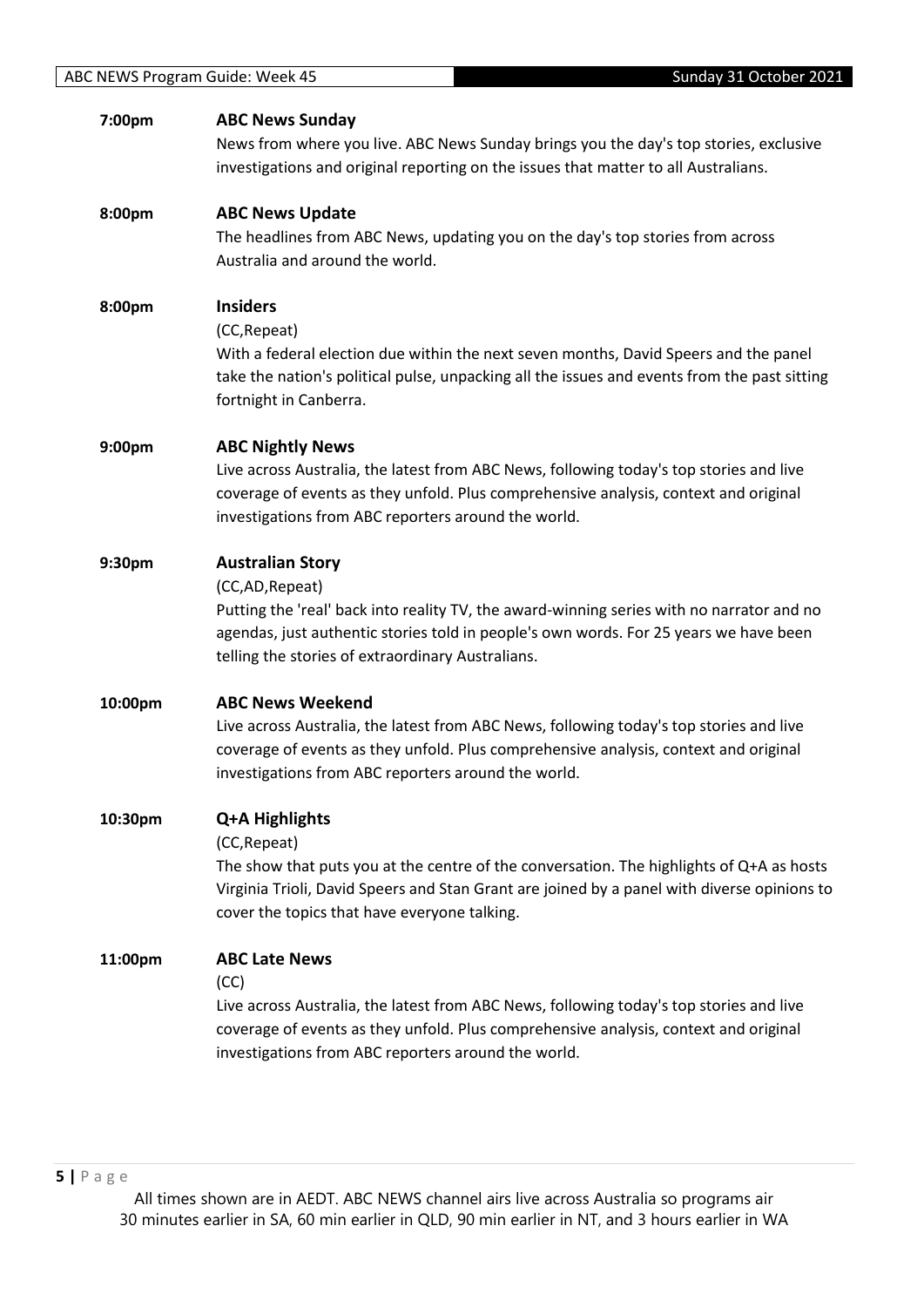| 11:30pm | <b>Close Of Business</b>                                                                                                                                                      |
|---------|-------------------------------------------------------------------------------------------------------------------------------------------------------------------------------|
|         | (Repeat)                                                                                                                                                                      |
|         | Rachel Pupazzoni presents a look back over the best stories and interviews from the<br>week on The Business, reporting on the big issues in the economy from finance, retail, |
|         | small business, the markets and more.                                                                                                                                         |
|         |                                                                                                                                                                               |
| 12:00am | <b>ABC Late News</b>                                                                                                                                                          |
|         | The final word on the day's top stories, with the latest news and updated information                                                                                         |
|         | from Australia's most trusted news source.                                                                                                                                    |
| 12:15am | Landline                                                                                                                                                                      |
|         | (CC, Repeat)                                                                                                                                                                  |
|         | In 2021 Landline turns 30, celebrating three decades telling the stories of farmers,                                                                                          |
|         | businesses and communities from Australia's rural and regional heartland. Hosted by                                                                                           |
|         | award-winning journalist Pip Courtney.                                                                                                                                        |
|         |                                                                                                                                                                               |
| 1:15am  | <b>ABC Late News</b><br>(Repeat)                                                                                                                                              |
|         | The final word on the day's top stories, with the latest news and updated information                                                                                         |
|         | from Australia's most trusted news source.                                                                                                                                    |
| 1:30am  | <b>Insiders</b>                                                                                                                                                               |
|         | (CC, Repeat)                                                                                                                                                                  |
|         | With a federal election due within the next seven months, David Speers and the panel                                                                                          |
|         | take the nation's political pulse, unpacking all the issues and events from the past sitting                                                                                  |
|         | fortnight in Canberra.                                                                                                                                                        |
| 2:30am  | <b>Offsiders</b>                                                                                                                                                              |
|         | (CC, Repeat)                                                                                                                                                                  |
|         | As Australia charts a course to reopening, Kelli Underwood and the panel look at the all                                                                                      |
|         | the big issues in sport and the impact of the pandemic on athletes and crowds. Plus a                                                                                         |
|         | preview of the Melbourne Cup and more.                                                                                                                                        |
| 3:00am  | <b>DW News</b>                                                                                                                                                                |
|         | Live from Berlin, our broadcast partner Deutsche Welle brings you the latest                                                                                                  |
|         | international news, updated information on the Coronavirus pandemic and the day's top                                                                                         |
|         | stories from a European perspective.                                                                                                                                          |
| 3:15am  | <b>ABC Late News</b>                                                                                                                                                          |
|         | (Repeat)                                                                                                                                                                      |
|         | The final word on the day's top stories, with the latest news and updated information                                                                                         |
|         | from Australia's most trusted news source.                                                                                                                                    |
|         |                                                                                                                                                                               |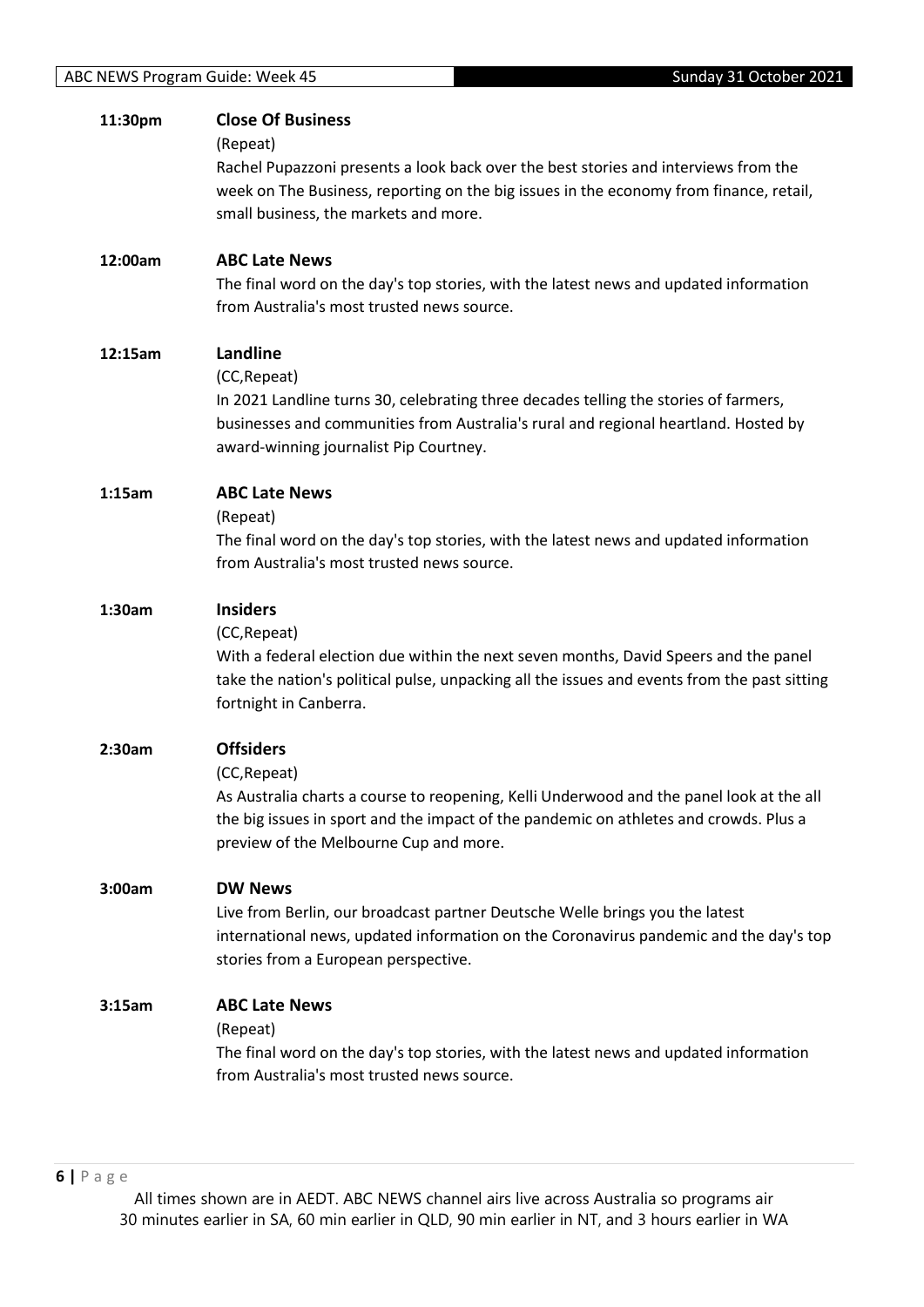| 3:30am | The World This Week                                                                       |
|--------|-------------------------------------------------------------------------------------------|
|        | (CC, Repeat)                                                                              |
|        | Beverley O'Connor presents the week's best international stories from an Australian       |
|        | perspective, as seen by ABC News reporters posted in Europe, North America, the           |
|        | Middle East, North Asia, South Asia and the Pacific.                                      |
| 4:00am | <b>DW News</b>                                                                            |
|        | Live from Berlin, our broadcast partner Deutsche Welle brings you the latest              |
|        | international news, updated information on the Coronavirus pandemic and the day's top     |
|        | stories from a European perspective.                                                      |
| 4:15am | <b>First Nation Farmers: Station Dreaming</b>                                             |
|        | (CC, Repeat, Aboriginal and Torres Strait Islander viewers are advised that the following |
|        | program contains images and voices of people who have died)                               |
|        | Meet members of a respected Indigenous farming family helping Indigenous youth get        |
|        | their life in order, and discover their own remarkable backstory.                         |
| 4:30am | <b>ABC News Regional</b>                                                                  |
|        | (CC, Repeat)                                                                              |
|        | The ABC's network of reporters across Australia bring you a closer look at what's making  |
|        | headlines in regional and rural Australia, uncovering the news, views and what's really   |
|        | going on outside the big cities.                                                          |
| 5:00am | Landline                                                                                  |
|        | (CC, Repeat)                                                                              |
|        | In 2021 Landline turns 30, celebrating three decades telling the stories of farmers,      |
|        | businesses and communities from Australia's rural and regional heartland. Hosted by       |
|        | award-winning journalist Pip Courtney.                                                    |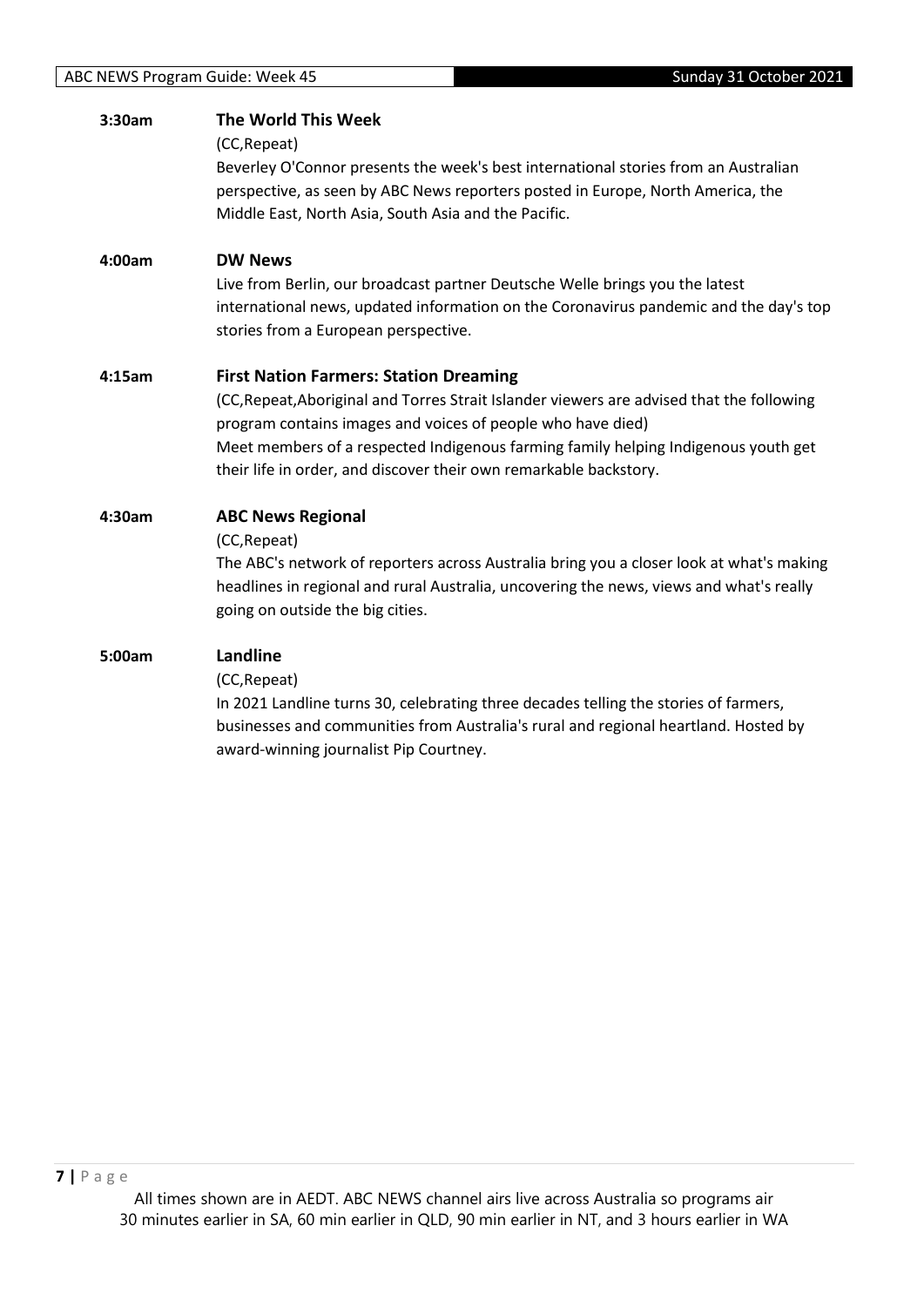## <span id="page-7-0"></span>**Monday, 1 November 2021**

| 6:00am  | <b>News Breakfast</b><br>(CC)                                                                                                                                                                                                                                      |
|---------|--------------------------------------------------------------------------------------------------------------------------------------------------------------------------------------------------------------------------------------------------------------------|
| 9:00am  | <b>ABC News Mornings</b><br>(CC)                                                                                                                                                                                                                                   |
| 12:00pm | <b>ABC News At Noon</b><br>(CC)                                                                                                                                                                                                                                    |
| 3:00pm  | <b>ABC News Afternoons</b><br>(CC)                                                                                                                                                                                                                                 |
| 4:00pm  | <b>Afternoon Briefing</b><br>(CC)                                                                                                                                                                                                                                  |
| 5:00pm  | <b>ABC News Hour</b><br>(CC)                                                                                                                                                                                                                                       |
| 6:00pm  | <b>ABC Evening News</b><br>(CC)<br>Karina Carvalho brings you the day's top stories, breaking news, rolling coverage of<br>major events and the latest local and international reporting from Australia's most<br>respected journalists and experts.               |
| 7:00pm  | <b>ABC National News</b><br>Australians turn to ABC News when news breaks at home or abroad. Karina Carvalho<br>presents the day's top stories, latest news and information, exclusive investigations and<br>reports from respected journalists across the nation. |
| 8:00pm  | <b>ABC News Tonight</b><br>Karina Carvalho brings you a clearer picture of the day's top stories with local, national<br>and global news reports. Australia's most trusted news source has the issues and events<br>covered from all angles to keep you in touch.  |
| 8:45pm  | <b>The Business</b><br>(CC)<br>Kathryn Robinson presents Australia's leading daily business and finance show, bringing<br>you up to date on market moves, economic trends and the forces affecting business big<br>and small.                                      |
| 9:00pm  | <b>ABC Nightly News</b><br>Know the latest on the day's top stories, breaking news and the issues and events that<br>matter to you. Yvonne Yong brings you updated information from our unrivalled network<br>of reporters across Australia and around the globe.  |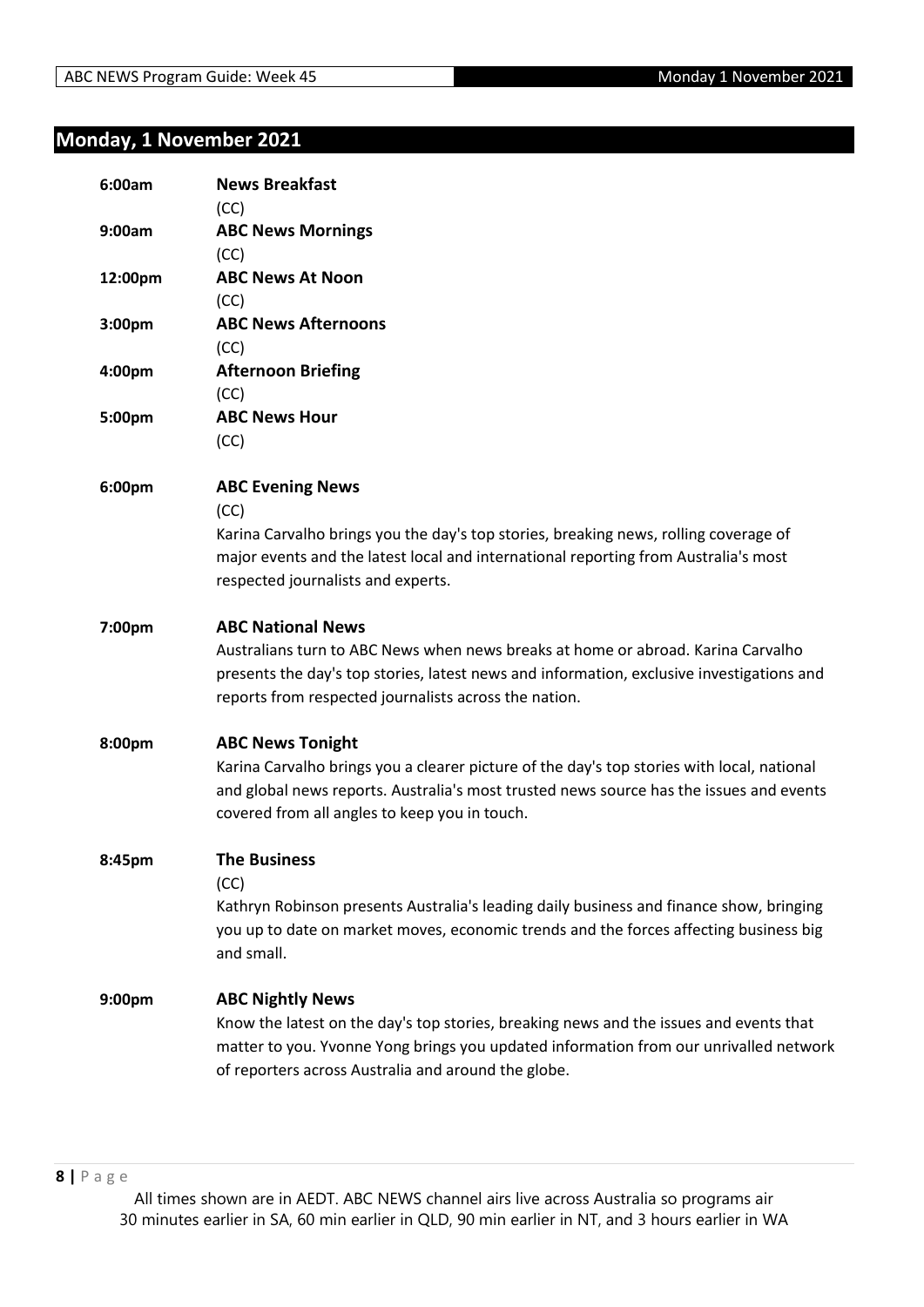| 9:30pm  | 7.30<br>(CC, Repeat)<br>Australia's leading nightly public affairs program, bringing you more exclusive<br>investigations and real life stories of extraordinary Australians. Plus a unique perspective<br>on the issues of the day. Presented by Leigh Sales.            |
|---------|---------------------------------------------------------------------------------------------------------------------------------------------------------------------------------------------------------------------------------------------------------------------------|
| 10:00pm | <b>The World</b><br>(CC)<br>Know what's going on in our world. Beverley O'Connor presents the latest international<br>news and a complete look at today's events with reports from ABC News correspondents<br>and interviews with experts, commentators and guests.       |
| 11:00pm | <b>ABC News Update</b><br>The headlines from ABC News, updating you on the day's top stories from across<br>Australia and around the world.                                                                                                                               |
| 11:02pm | <b>The Drum</b><br>(CC, Repeat)<br>Ellen Fanning and Julia Baird host smart and respectful conversations about the issues<br>impacting people's lives in the show that values expertise above opinions.                                                                   |
| 12:00am | <b>ABC Late News</b><br>End your day informed and up-to-date. Michael Tetlow presents ABC Late News from<br>Perth, bringing you detailed coverage of the day's top stories, trusted analysis and new<br>details on the issues and events that shaped our day.             |
| 12:30am | Q+A Highlights<br>(CC, Repeat)<br>The show that puts you at the centre of the conversation. The highlights of Q+A as hosts<br>Virginia Trioli, David Speers and Stan Grant are joined by a panel with diverse opinions to<br>cover the topics that have everyone talking. |
| 1:00am  | <b>ABC Late News</b><br>(CC)<br>End your day informed and up-to-date. Michael Tetlow presents ABC Late News from<br>Perth, bringing you detailed coverage of the day's top stories, trusted analysis and new<br>details on the issues and events that shaped our day.     |
| 1:15am  | <b>The Business</b><br>(CC, Repeat)<br>Kathryn Robinson presents Australia's leading daily business and finance show, bringing<br>you up to date on market moves, economic trends and the forces affecting business big<br>and small.                                     |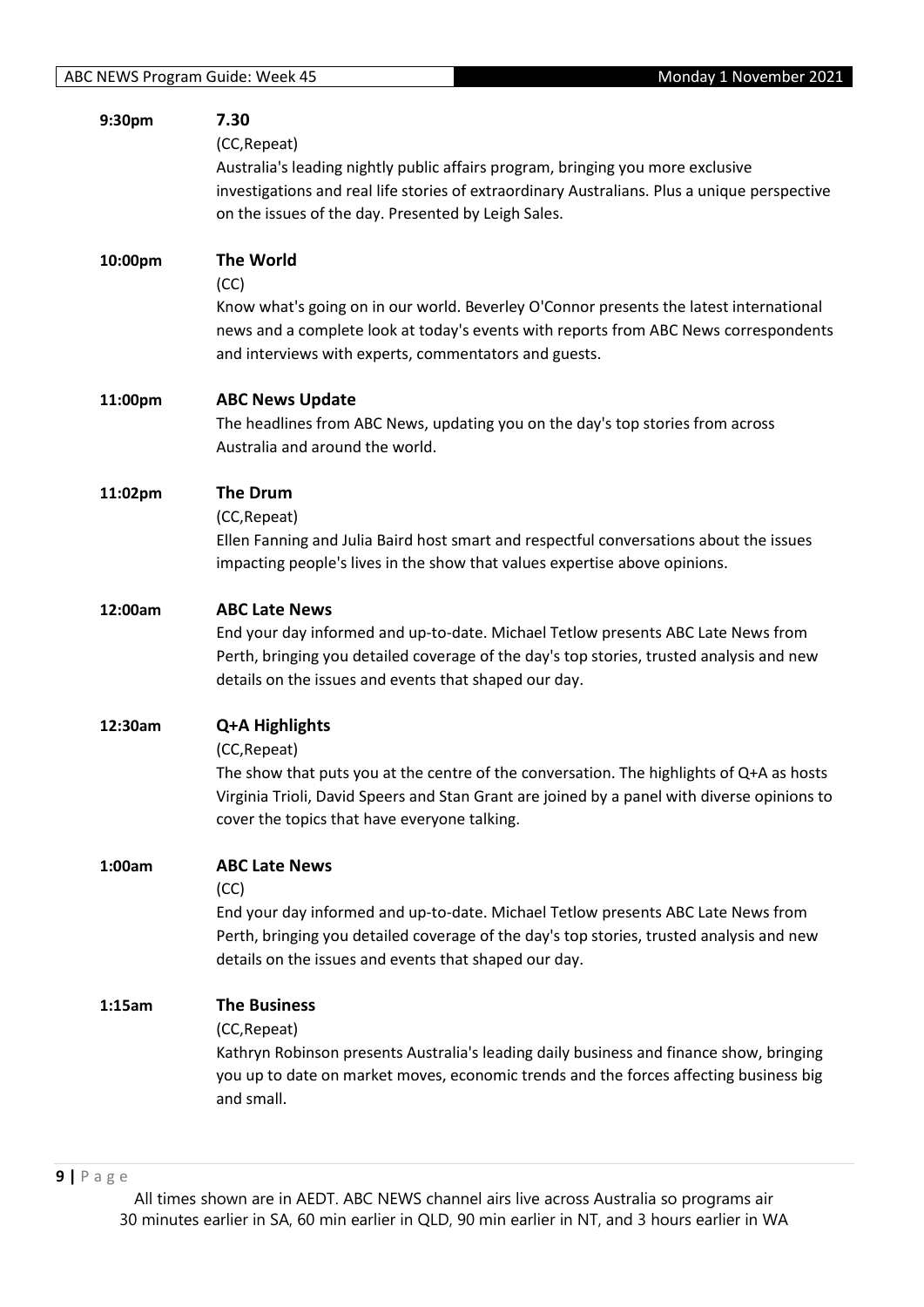| 1:30am | 7.30                                                                                                                                          |
|--------|-----------------------------------------------------------------------------------------------------------------------------------------------|
|        | (CC, Repeat)                                                                                                                                  |
|        | Australia's leading nightly public affairs program, bringing you more exclusive                                                               |
|        | investigations and real life stories of extraordinary Australians. Plus a unique perspective                                                  |
|        | on the issues of the day. Presented by Leigh Sales.                                                                                           |
| 2:00am | <b>DW News</b>                                                                                                                                |
|        | Live from Berlin, our broadcast partner Deutsche Welle brings you the latest                                                                  |
|        | international news, updated information on the Coronavirus pandemic and the day's top                                                         |
|        | stories from a European perspective.                                                                                                          |
| 2:15am | <b>ABC News Overnight</b>                                                                                                                     |
|        | The final word on the day's top stories, with comprehensive coverage of the key issues                                                        |
|        | and events plus updated information from ABC News. Presented by Michael Tetlow.                                                               |
| 2:30am | <b>The Drum</b>                                                                                                                               |
|        | (CC, Repeat)                                                                                                                                  |
|        | Ellen Fanning and Julia Baird host smart and respectful conversations about the issues                                                        |
|        | impacting people's lives in the show that values expertise above opinions.                                                                    |
| 3:30am | 7.30                                                                                                                                          |
|        | (CC, Repeat)                                                                                                                                  |
|        | Australia's leading nightly public affairs program, bringing you more exclusive                                                               |
|        | investigations and real life stories of extraordinary Australians. Plus a unique perspective                                                  |
|        | on the issues of the day. Presented by Leigh Sales.                                                                                           |
| 4:00am | <b>ABC News Update</b>                                                                                                                        |
|        | (Repeat)                                                                                                                                      |
|        | The headlines from ABC News, updating you on the day's top stories from across                                                                |
|        | Australia and around the world.                                                                                                               |
| 4:00am | <b>The World</b>                                                                                                                              |
|        | (CC, Repeat)                                                                                                                                  |
|        | Know what's going on in our world. Beverley O'Connor presents the latest international                                                        |
|        | news and a complete look at today's events with reports from ABC News correspondents<br>and interviews with experts, commentators and guests. |
|        |                                                                                                                                               |
| 5:00am | <b>DW News</b>                                                                                                                                |
|        | Live from Berlin, our broadcast partner Deutsche Welle brings you the latest                                                                  |
|        | international news, updated information on the Coronavirus pandemic and the day's top                                                         |
|        | stories from a European perspective.                                                                                                          |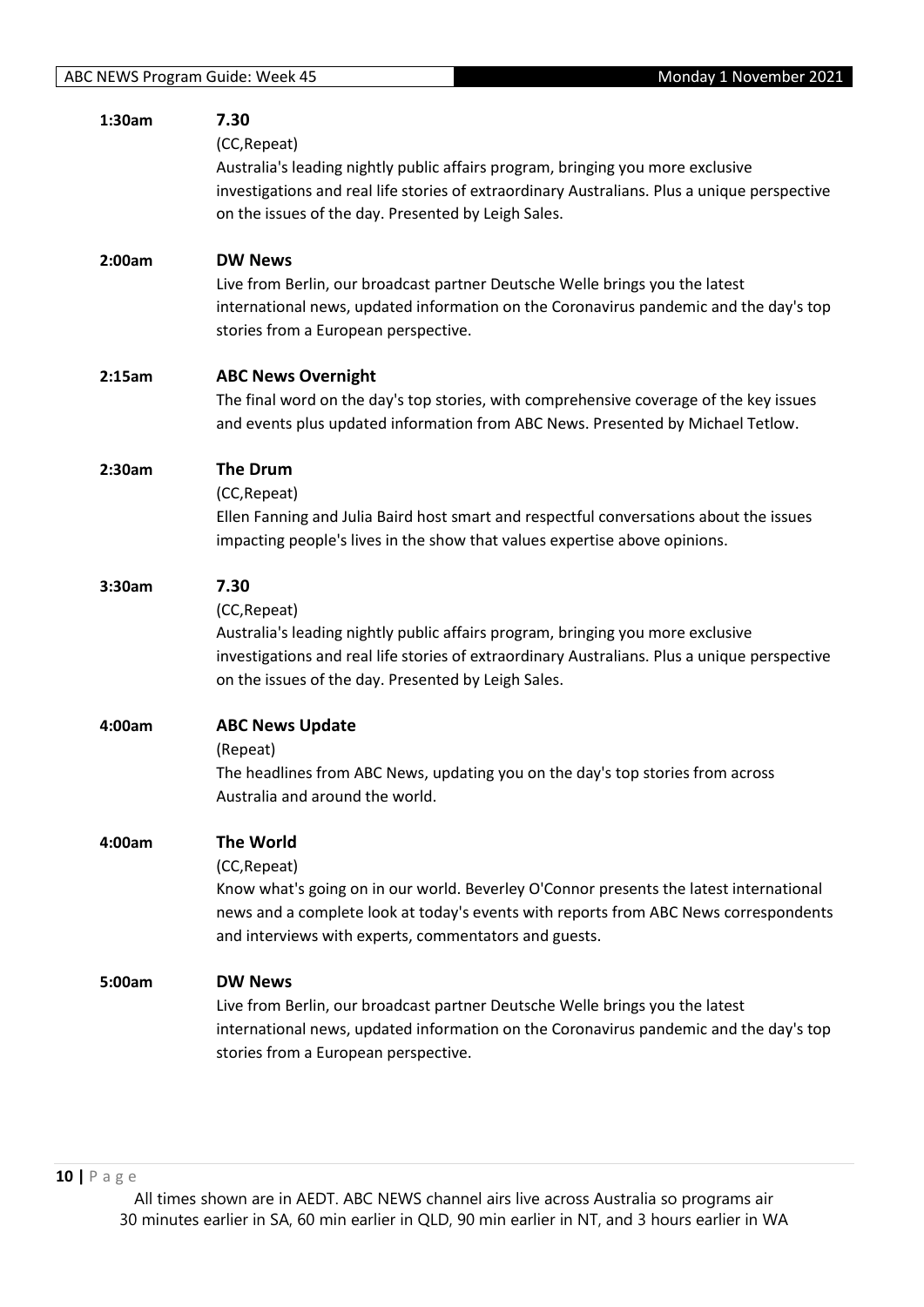#### **5:15am The Business**

(CC,Repeat)

Kathryn Robinson presents Australia's leading daily business and finance show, bringing you up to date on market moves, economic trends and the forces affecting business big and small.

## **5:30am ABC News Regional** (CC,Repeat) The ABC's network of reporters across Australia bring you a closer look at what's making

headlines in regional and rural Australia, uncovering the news, views and what's really going on outside the big cities.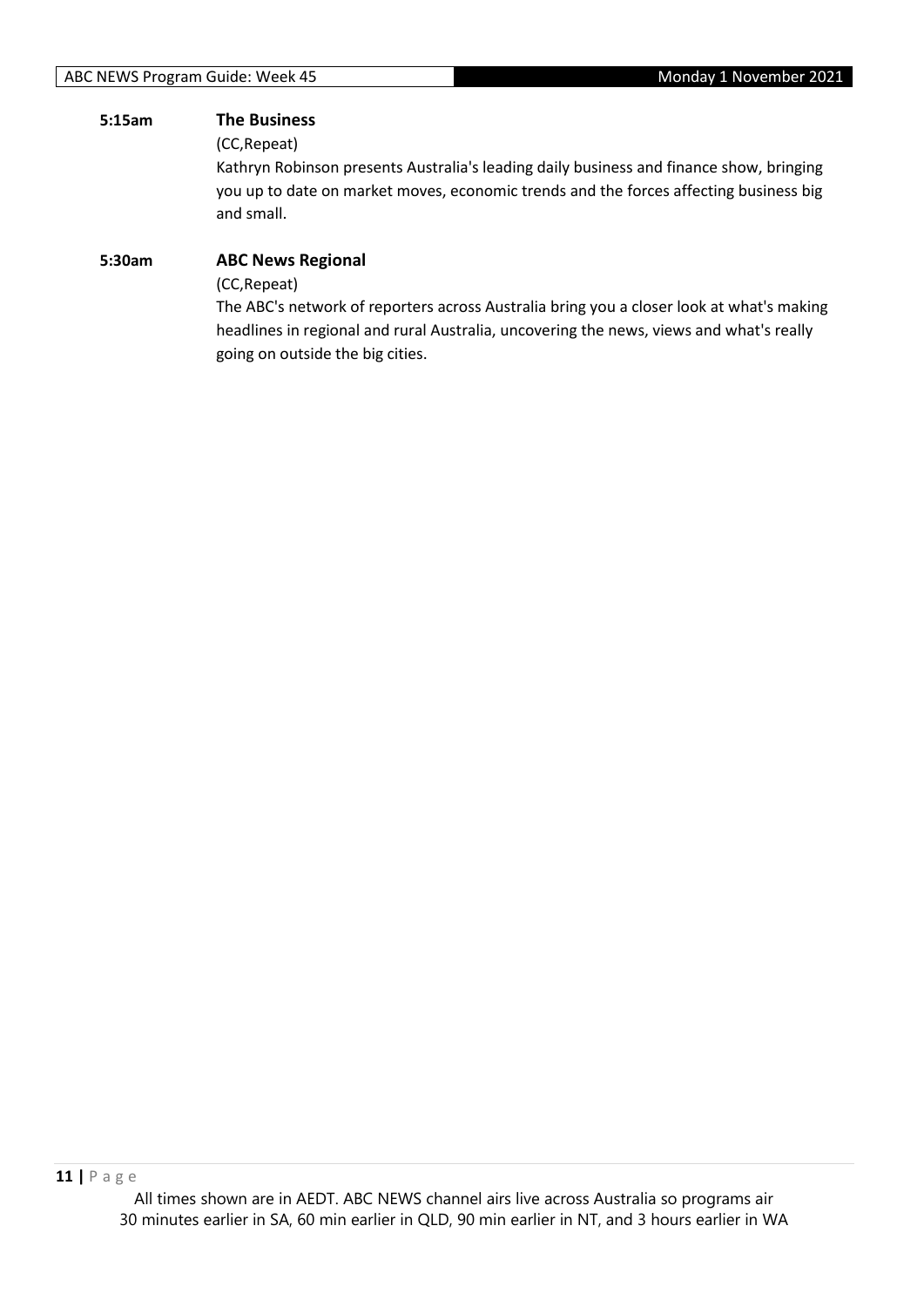## <span id="page-11-0"></span>**Tuesday, 2 November 2021**

| 6:00am             | <b>News Breakfast</b>                                                                      |
|--------------------|--------------------------------------------------------------------------------------------|
|                    | (CC)                                                                                       |
| 9:00am             | <b>ABC News Mornings</b>                                                                   |
|                    | (CC)                                                                                       |
| 12:00pm            | <b>ABC News At Noon</b>                                                                    |
|                    | (CC)                                                                                       |
| 3:00pm             | <b>ABC News Afternoons</b>                                                                 |
|                    | (CC)                                                                                       |
| 4:00pm             | <b>Afternoon Briefing</b>                                                                  |
|                    | (CC)                                                                                       |
| 5:00pm             | <b>ABC News Hour</b>                                                                       |
|                    | (CC)                                                                                       |
| 6:00pm             | <b>ABC Evening News</b>                                                                    |
|                    | (CC)                                                                                       |
|                    | Karina Carvalho brings you the day's top stories, breaking news, rolling coverage of       |
|                    | major events and the latest local and international reporting from Australia's most        |
|                    | respected journalists and experts.                                                         |
| 7:00pm             | <b>ABC National News</b>                                                                   |
|                    | Australians turn to ABC News when news breaks at home or abroad. Karina Carvalho           |
|                    | presents the day's top stories, latest news and information, exclusive investigations and  |
|                    | reports from respected journalists across the nation.                                      |
| 8:00pm             | <b>ABC News Tonight</b>                                                                    |
|                    | Karina Carvalho brings you a clearer picture of the day's top stories with local, national |
|                    | and global news reports. Australia's most trusted news source has the issues and events    |
|                    | covered from all angles to keep you in touch.                                              |
| 8:45pm             | <b>The Business</b>                                                                        |
|                    | (CC)                                                                                       |
|                    | Kathryn Robinson presents Australia's leading daily business and finance show, bringing    |
|                    | you up to date on market moves, economic trends and the forces affecting business big      |
|                    | and small.                                                                                 |
| 9:00 <sub>pm</sub> | <b>ABC Nightly News</b>                                                                    |
|                    | Know the latest on the day's top stories, breaking news and the issues and events that     |
|                    | matter to you. Yvonne Yong brings you updated information from our unrivalled network      |
|                    | of reporters across Australia and around the globe.                                        |
|                    |                                                                                            |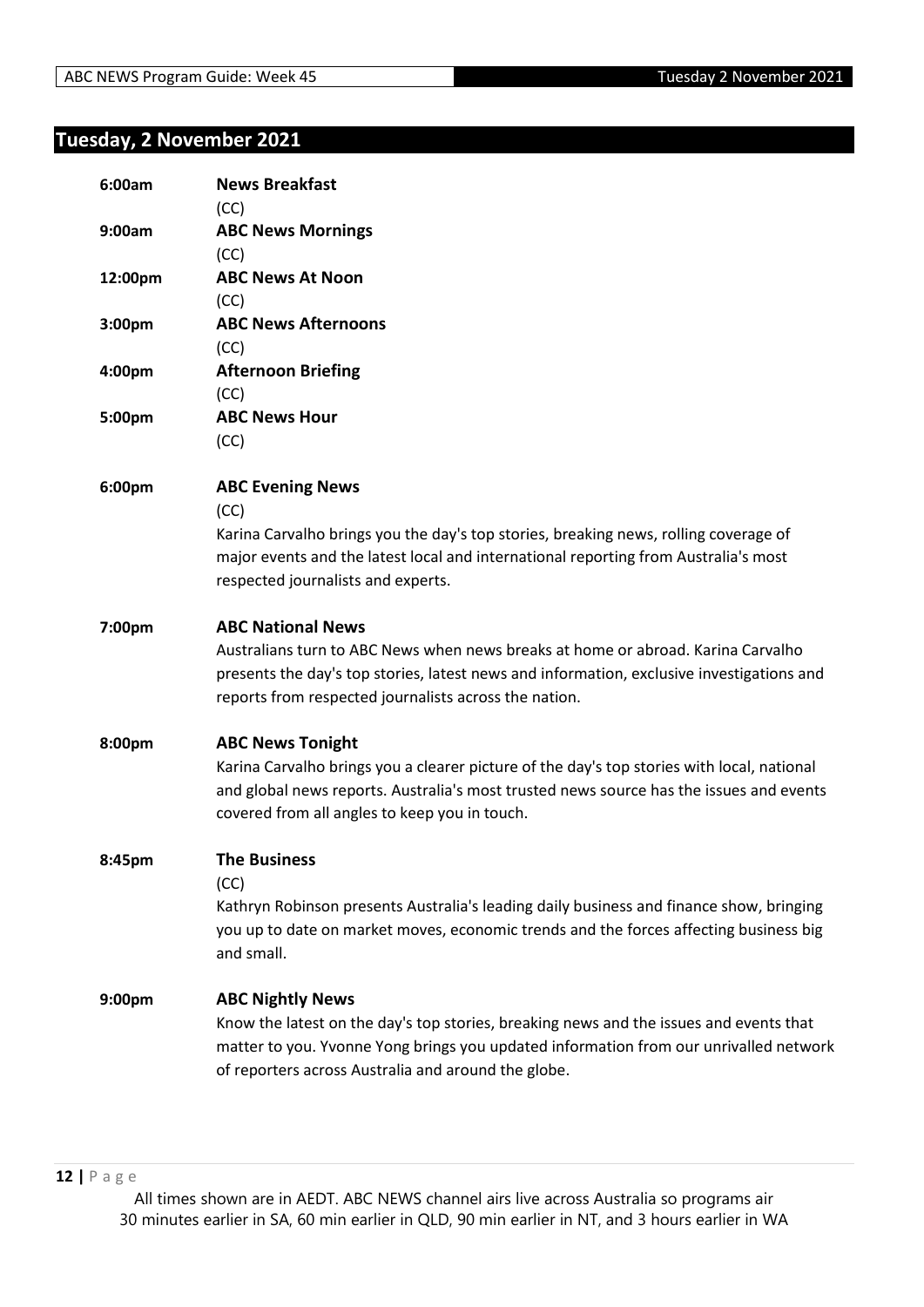| 9:25pm  | 7.30<br>(CC, Repeat)<br>Australia's leading nightly public affairs program, bringing you more exclusive<br>investigations and real life stories of extraordinary Australians. Plus a unique perspective<br>on the issues of the day. Presented by Leigh Sales.                     |
|---------|------------------------------------------------------------------------------------------------------------------------------------------------------------------------------------------------------------------------------------------------------------------------------------|
| 10:00pm | <b>The World</b><br>(CC)<br>Know what's going on in our world. Beverley O'Connor presents the latest international<br>news and a complete look at today's events with reports from ABC News correspondents<br>and interviews with experts, commentators and guests.                |
| 11:00pm | <b>ABC News Update</b><br>The headlines from ABC News, updating you on the day's top stories from across<br>Australia and around the world.                                                                                                                                        |
| 11:00pm | <b>The Drum</b><br>(CC, Repeat)<br>Ellen Fanning and Julia Baird host smart and respectful conversations about the issues<br>impacting people's lives in the show that values expertise above opinions.                                                                            |
| 12:00am | <b>ABC Late News</b><br>End your day informed and up-to-date. Michael Tetlow presents ABC Late News from<br>Perth, bringing you detailed coverage of the day's top stories, trusted analysis and new<br>details on the issues and events that shaped our day.                      |
| 12:30am | <b>Australian Story</b><br>(CC, Repeat)<br>Putting the 'real' back into reality TV, the award-winning series with no narrator and no<br>agendas, just authentic stories told in people's own words. For 25 years we have been<br>telling the stories of extraordinary Australians. |
| 1:00am  | <b>ABC Late News</b><br>(CC)<br>End your day informed and up-to-date. Michael Tetlow presents ABC Late News from<br>Perth, bringing you detailed coverage of the day's top stories, trusted analysis and new<br>details on the issues and events that shaped our day.              |
| 1:15am  | <b>The Business</b><br>(CC, Repeat)<br>Kathryn Robinson presents Australia's leading daily business and finance show, bringing<br>you up to date on market moves, economic trends and the forces affecting business big<br>and small.                                              |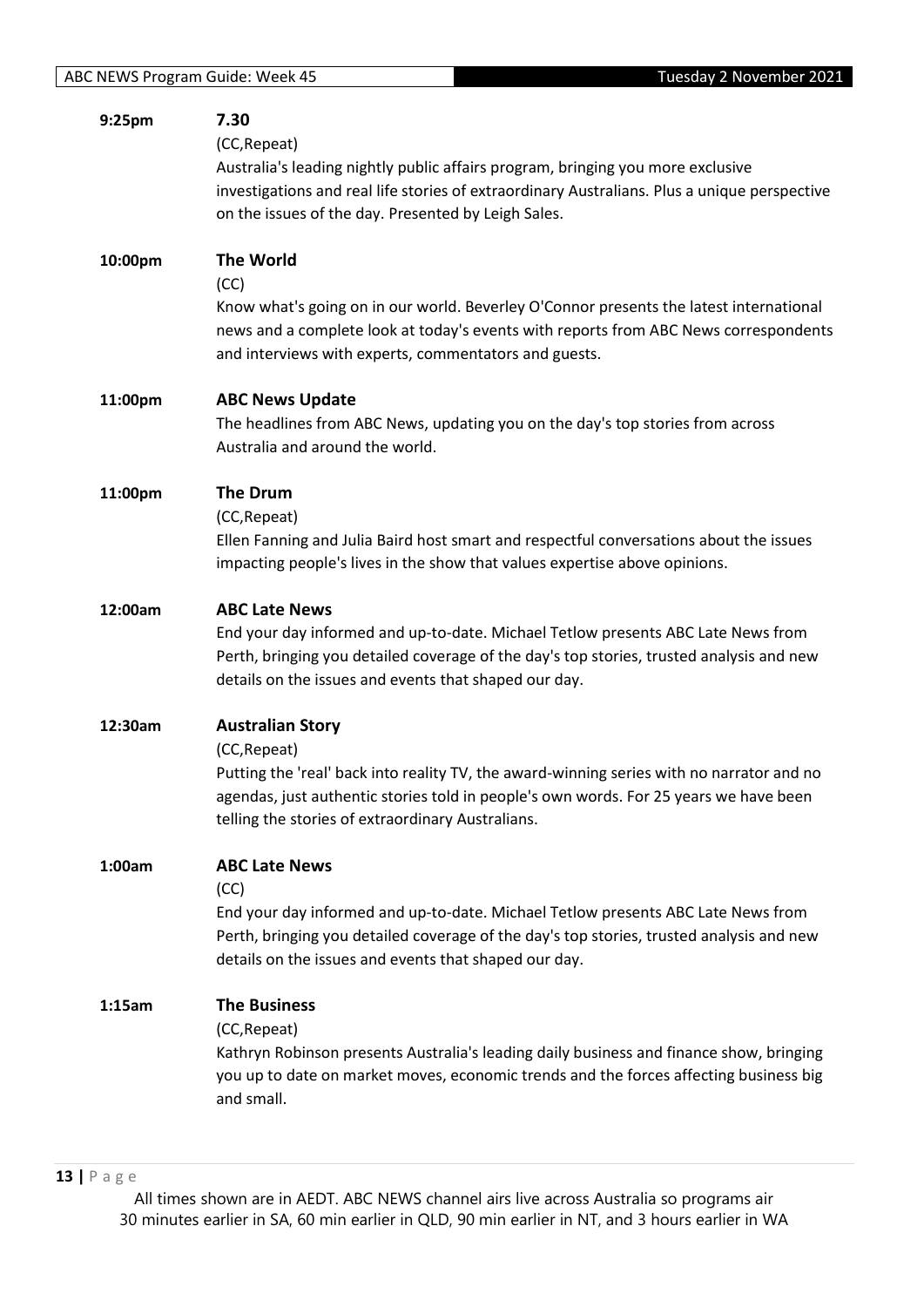| 1:30am | 7.30<br>(CC, Repeat)<br>Australia's leading nightly public affairs program, bringing you more exclusive<br>investigations and real life stories of extraordinary Australians. Plus a unique perspective<br>on the issues of the day. Presented by Leigh Sales.                                  |
|--------|-------------------------------------------------------------------------------------------------------------------------------------------------------------------------------------------------------------------------------------------------------------------------------------------------|
| 2:00am | <b>ABC News Overnight</b><br>The final word on the day's top stories, with comprehensive coverage of the key issues<br>and events plus updated information from ABC News. Presented by Michael Tetlow.                                                                                          |
| 2:15am | The Beautiful Bush: Plein Air Painters<br>(CC, Repeat)<br>A few times a year a group of landscape painters go bush to work "plein air", or in the<br>open air. They are following in the footsteps of some of the nation's famous artists.<br>Landline's Sean Murphy filed this report in 2013. |
| 2:30am | <b>The Drum</b><br>(CC, Repeat)<br>Ellen Fanning and Julia Baird host smart and respectful conversations about the issues<br>impacting people's lives in the show that values expertise above opinions.                                                                                         |
| 3:30am | 7.30<br>(CC, Repeat)<br>Australia's leading nightly public affairs program, bringing you more exclusive<br>investigations and real life stories of extraordinary Australians. Plus a unique perspective<br>on the issues of the day. Presented by Leigh Sales.                                  |
| 4:00am | <b>The World</b><br>(CC, Repeat)<br>Know what's going on in our world. Beverley O'Connor presents the latest international<br>news and a complete look at today's events with reports from ABC News correspondents<br>and interviews with experts, commentators and guests.                     |
| 5:00am | <b>DW News</b><br>Live from Berlin, our broadcast partner Deutsche Welle brings you the latest<br>international news, updated information on the Coronavirus pandemic and the day's top<br>stories from a European perspective.                                                                 |
| 5:15am | <b>The Business</b><br>(CC, Repeat)<br>Kathryn Robinson presents Australia's leading daily business and finance show, bringing<br>you up to date on market moves, economic trends and the forces affecting business big<br>and small.                                                           |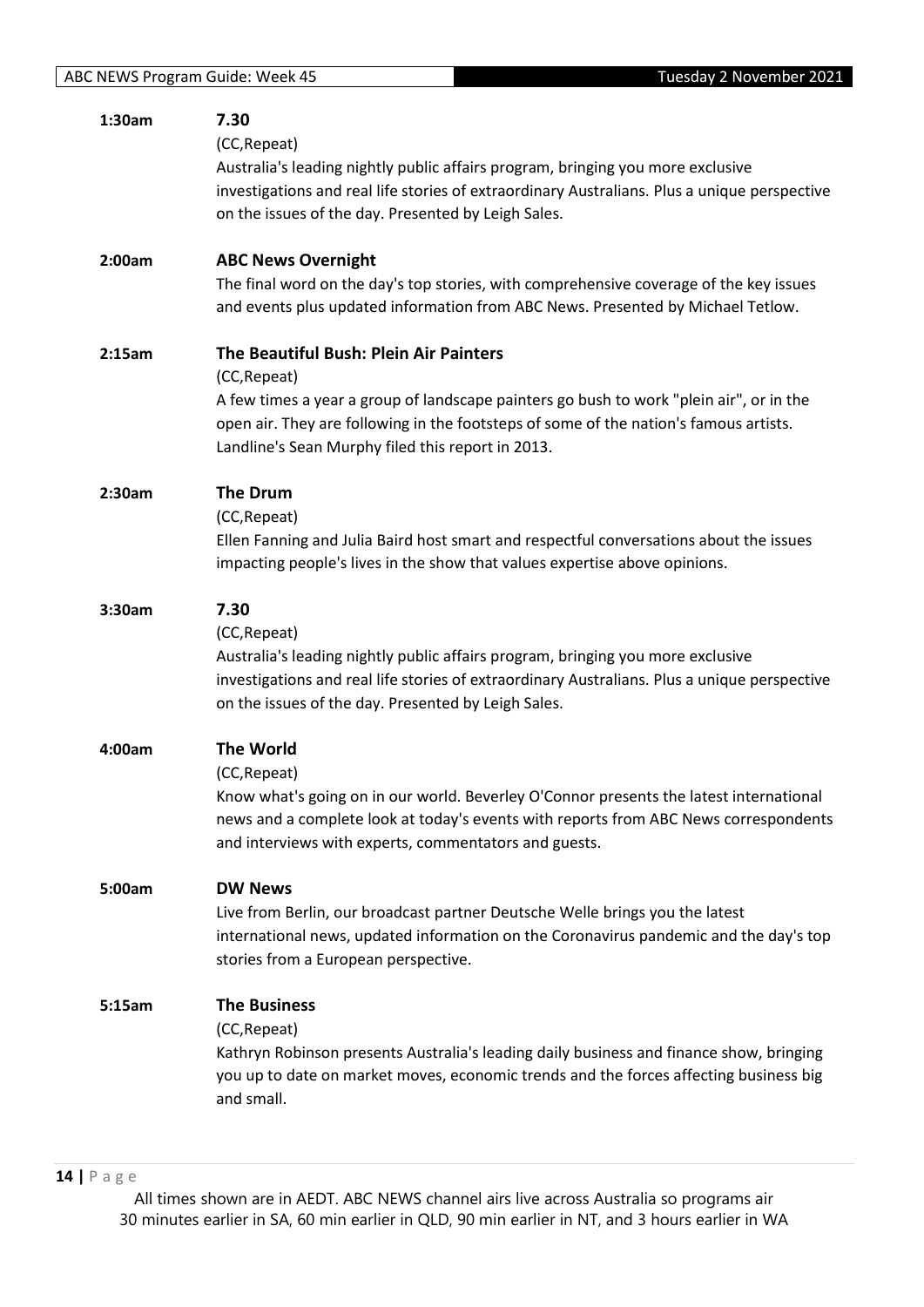#### **5:30am Landline**

(CC,Repeat)

For 30 years Landline has been telling stories from the paddock to plate, covering crops, climate, controversies and the characters of rural Australia. Connecting the city to the country since 1991. Presented by Pip Courtney.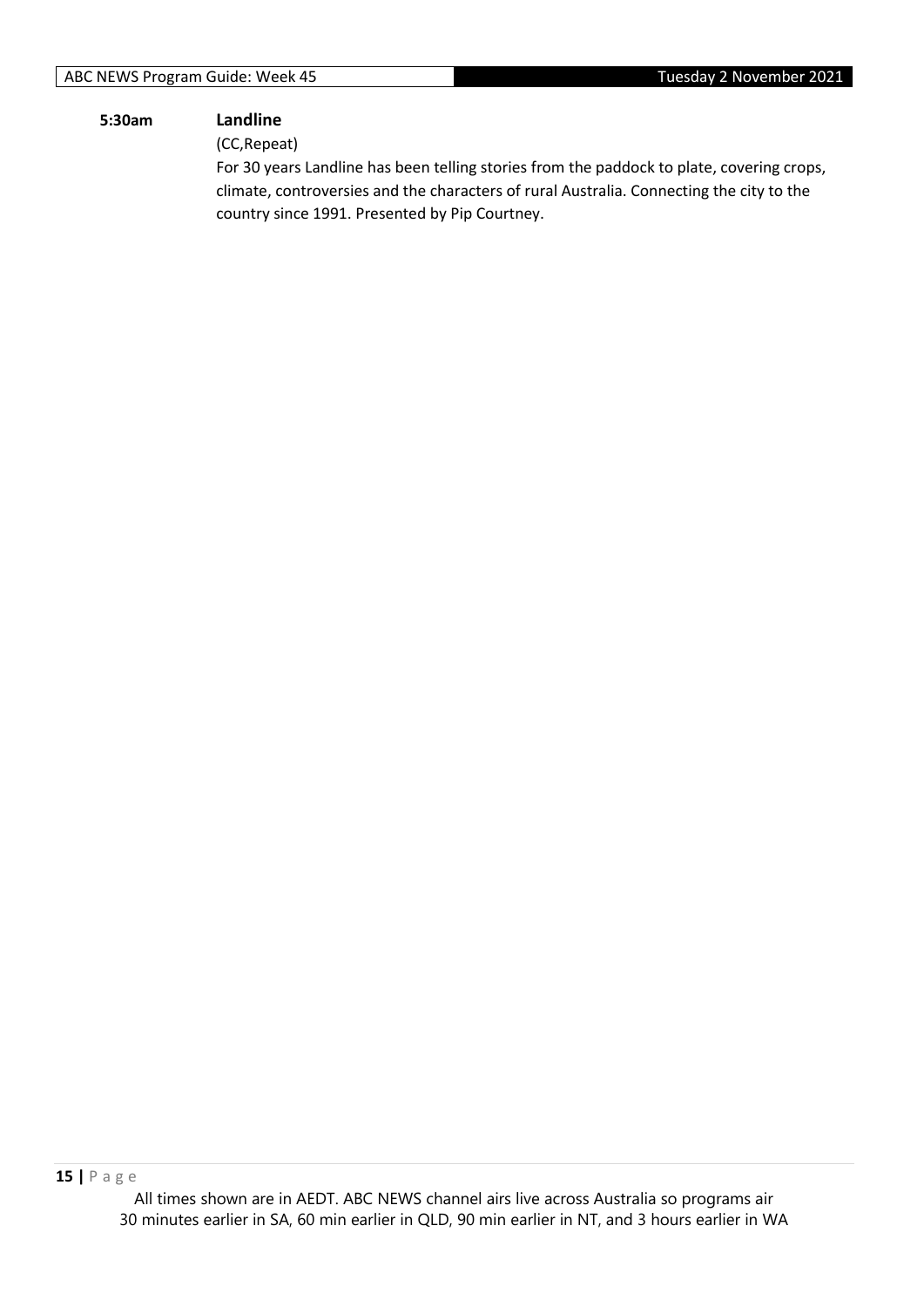## <span id="page-15-0"></span>**Wednesday, 3 November 2021**

| 6:00am             | <b>News Breakfast</b><br>(CC)                                                              |
|--------------------|--------------------------------------------------------------------------------------------|
| 9:00am             | <b>ABC News Mornings</b>                                                                   |
|                    | (CC)                                                                                       |
| 12:00pm            | <b>ABC News At Noon</b>                                                                    |
|                    | (CC)                                                                                       |
| 12:30pm            | <b>National Press Club Address</b>                                                         |
|                    | (CC)                                                                                       |
| 1:35pm             | <b>ABC News Day</b>                                                                        |
|                    | (CC)                                                                                       |
| 2:00 <sub>pm</sub> | <b>ABC News Day</b>                                                                        |
|                    | (CC)                                                                                       |
| 3:00pm             | <b>ABC News Afternoons</b>                                                                 |
|                    | (CC)                                                                                       |
| 4:00pm             | <b>Afternoon Briefing</b>                                                                  |
|                    | (CC)                                                                                       |
| 5:00pm             | <b>ABC News Hour</b>                                                                       |
|                    | (CC)                                                                                       |
| 6:00pm             | <b>ABC Evening News</b>                                                                    |
|                    | (CC)                                                                                       |
|                    | Karina Carvalho brings you the day's top stories, breaking news, rolling coverage of       |
|                    | major events and the latest local and international reporting from Australia's most        |
|                    | respected journalists and experts.                                                         |
| 7:00pm             | <b>ABC National News</b>                                                                   |
|                    | Australians turn to ABC News when news breaks at home or abroad. Karina Carvalho           |
|                    | presents the day's top stories, latest news and information, exclusive investigations and  |
|                    | reports from respected journalists across the nation.                                      |
| 8:00pm             | <b>ABC News Tonight</b>                                                                    |
|                    | Karina Carvalho brings you a clearer picture of the day's top stories with local, national |
|                    | and global news reports. Australia's most trusted news source has the issues and events    |
|                    | covered from all angles to keep you in touch.                                              |
| 8:45pm             | <b>The Business</b>                                                                        |
|                    | (CC)                                                                                       |
|                    | Kathryn Robinson presents Australia's leading daily business and finance show, bringing    |
|                    | you up to date on market moves, economic trends and the forces affecting business big      |
|                    | and small.                                                                                 |
|                    |                                                                                            |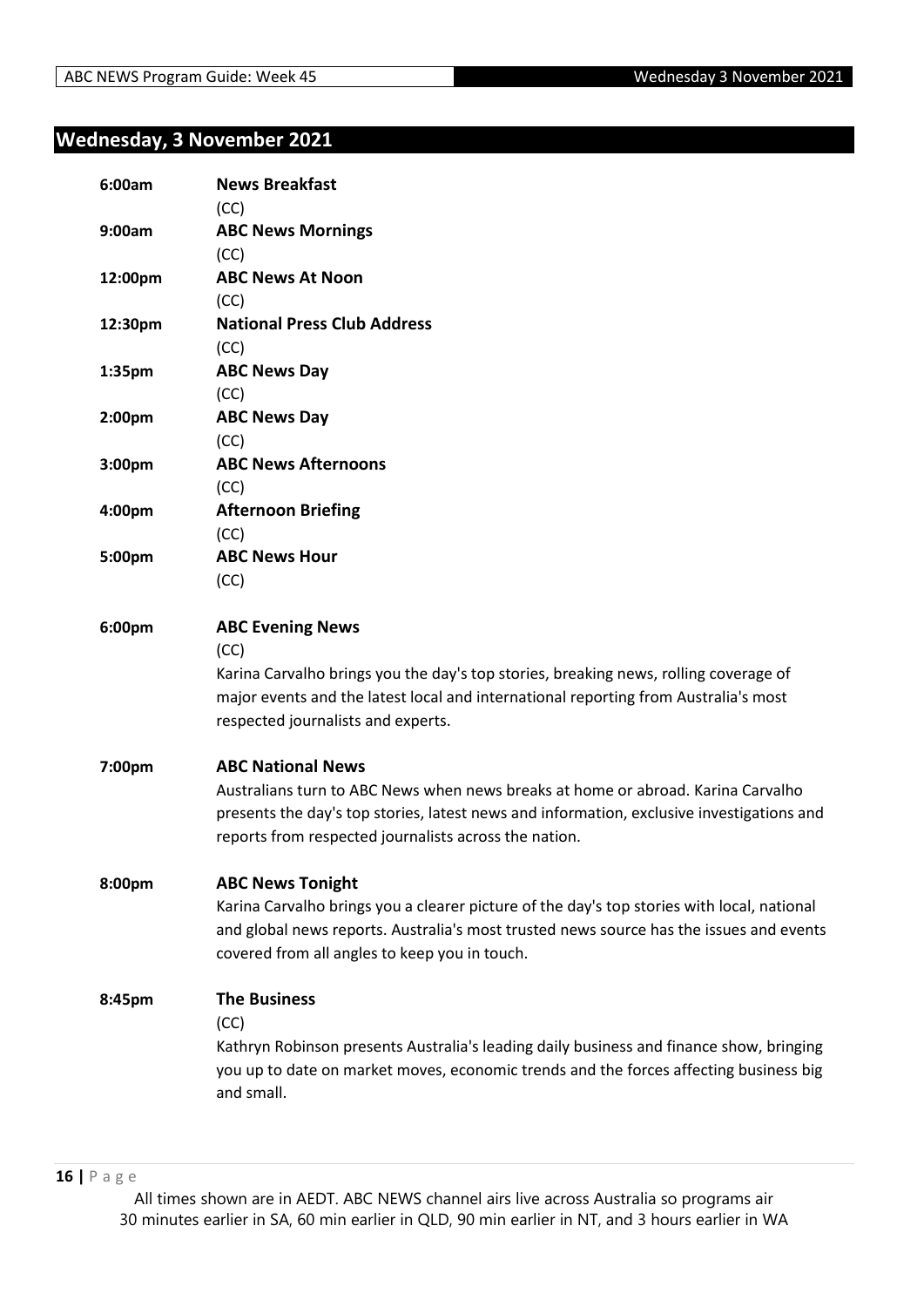| 9:00pm  | <b>ABC Nightly News</b><br>Know the latest on the day's top stories, breaking news and the issues and events that<br>matter to you. Yvonne Yong brings you updated information from our unrivalled network<br>of reporters across Australia and around the globe.     |
|---------|-----------------------------------------------------------------------------------------------------------------------------------------------------------------------------------------------------------------------------------------------------------------------|
| 9:30pm  | 7.30<br>(CC, Repeat)<br>Australia's leading nightly public affairs program, bringing you more exclusive<br>investigations and real life stories of extraordinary Australians. Plus a unique perspective<br>on the issues of the day. Presented by Leigh Sales.        |
| 10:00pm | <b>The World</b><br>(CC)<br>Know what's going on in our world. Beverley O'Connor presents the latest international<br>news and a complete look at today's events with reports from ABC News correspondents<br>and interviews with experts, commentators and guests.   |
| 11:00pm | <b>ABC News Update</b><br>The headlines from ABC News, updating you on the day's top stories from across<br>Australia and around the world.                                                                                                                           |
| 11:00pm | <b>The Drum</b><br>(CC, Repeat)<br>Ellen Fanning and Julia Baird host smart and respectful conversations about the issues<br>impacting people's lives in the show that values expertise above opinions.                                                               |
| 12:00am | <b>ABC Late News</b><br>End your day informed and up-to-date. Michael Tetlow presents ABC Late News from<br>Perth, bringing you detailed coverage of the day's top stories, trusted analysis and new<br>details on the issues and events that shaped our day.         |
| 12:30am | <b>The Mix: Deep Dives</b><br>(CC, Repeat)<br>A selection of stories from the archives that go deep into an artwork or subculture.<br>Subjects include Malevich's 'Black Square', voguing, and the phenomenon that was Twin<br>Peaks.                                 |
| 1:00am  | <b>ABC Late News</b><br>(CC)<br>End your day informed and up-to-date. Michael Tetlow presents ABC Late News from<br>Perth, bringing you detailed coverage of the day's top stories, trusted analysis and new<br>details on the issues and events that shaped our day. |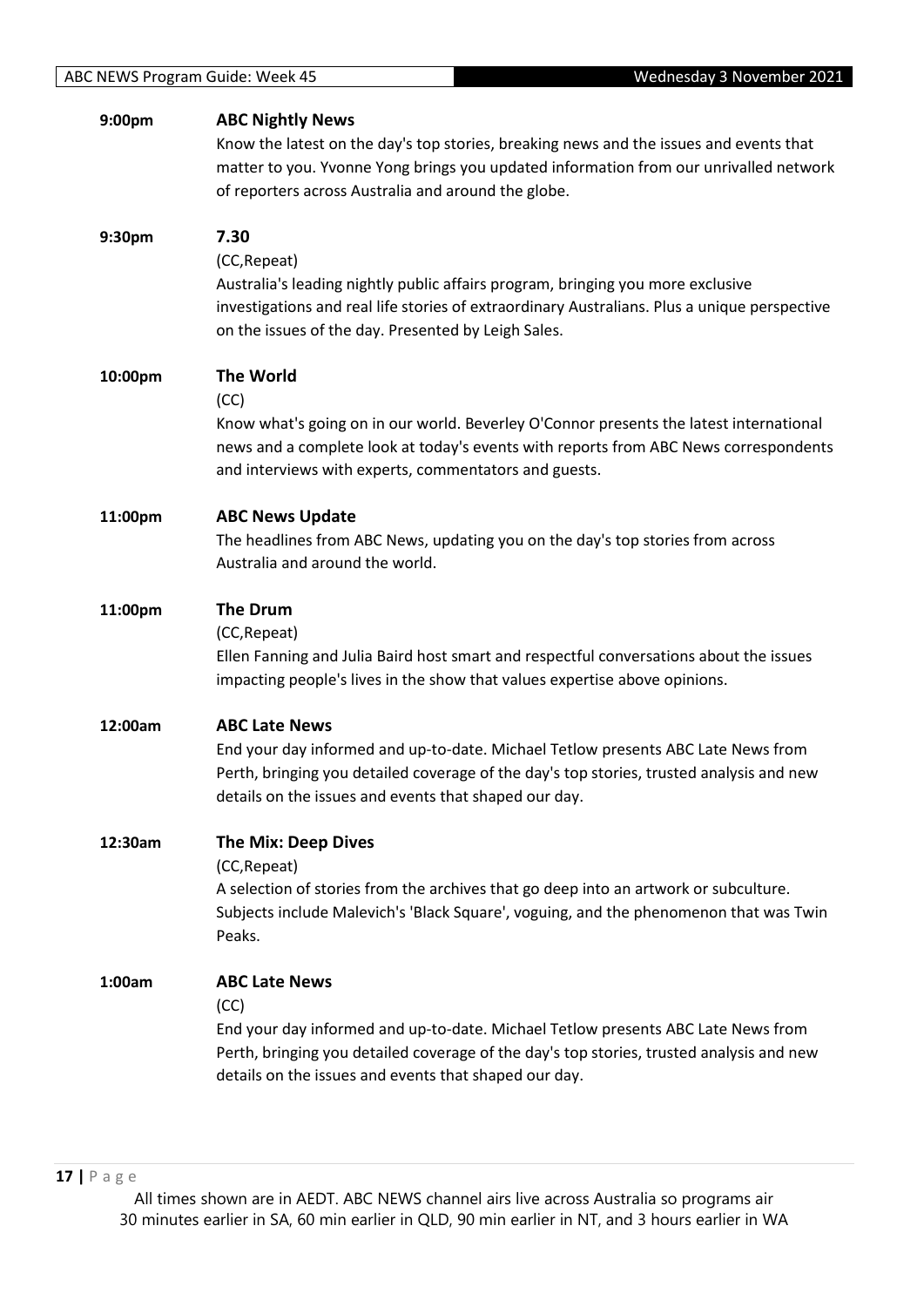| 1:15am | <b>The Business</b><br>(CC, Repeat)<br>Kathryn Robinson presents Australia's leading daily business and finance show, bringing<br>you up to date on market moves, economic trends and the forces affecting business big<br>and small.                                       |
|--------|-----------------------------------------------------------------------------------------------------------------------------------------------------------------------------------------------------------------------------------------------------------------------------|
| 1:30am | 7.30<br>(CC, Repeat)<br>Australia's leading nightly public affairs program, bringing you more exclusive<br>investigations and real life stories of extraordinary Australians. Plus a unique perspective<br>on the issues of the day. Presented by Leigh Sales.              |
| 2:00am | <b>DW News</b><br>Live from Berlin, our broadcast partner Deutsche Welle brings you the latest<br>international news, updated information on the Coronavirus pandemic and the day's top<br>stories from a European perspective.                                             |
| 2:15am | <b>ABC News Overnight</b><br>The final word on the day's top stories, with comprehensive coverage of the key issues<br>and events plus updated information from ABC News. Presented by Michael Tetlow.                                                                      |
| 2:30am | <b>The Drum</b><br>(CC, Repeat)<br>Ellen Fanning and Julia Baird host smart and respectful conversations about the issues<br>impacting people's lives in the show that values expertise above opinions.                                                                     |
| 3:30am | 7.30<br>(CC, Repeat)<br>Australia's leading nightly public affairs program, bringing you more exclusive<br>investigations and real life stories of extraordinary Australians. Plus a unique perspective<br>on the issues of the day. Presented by Leigh Sales.              |
| 4:00am | <b>ABC News Update</b><br>(Repeat)<br>The headlines from ABC News, updating you on the day's top stories from across<br>Australia and around the world.                                                                                                                     |
| 4:00am | <b>The World</b><br>(CC, Repeat)<br>Know what's going on in our world. Beverley O'Connor presents the latest international<br>news and a complete look at today's events with reports from ABC News correspondents<br>and interviews with experts, commentators and guests. |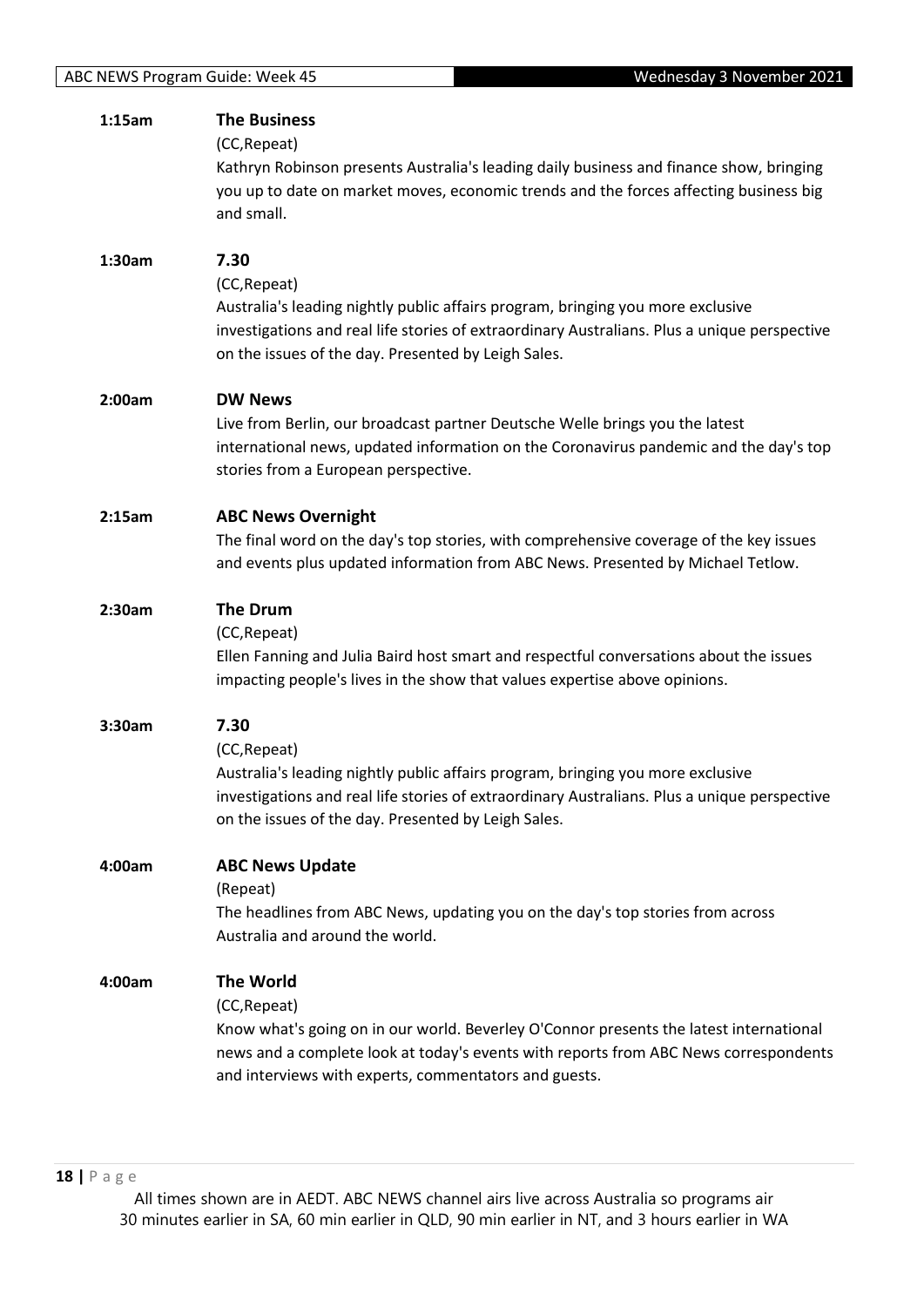| 5:00am | <b>DW News</b>                                                                          |
|--------|-----------------------------------------------------------------------------------------|
|        | Live from Berlin, our broadcast partner Deutsche Welle brings you the latest            |
|        | international news, updated information on the Coronavirus pandemic and the day's top   |
|        | stories from a European perspective.                                                    |
| 5:15am | <b>The Business</b>                                                                     |
|        | (CC, Repeat)                                                                            |
|        | Kathryn Robinson presents Australia's leading daily business and finance show, bringing |
|        | you up to date on market moves, economic trends and the forces affecting business big   |
|        | and small.                                                                              |
| 5:30am | Foreign Correspondent: The Rise Of China: The Other China Boom                          |
|        | (CC, Repeat)                                                                            |
|        | In 2013 Stephen McDonell visited a hidden corner of Asia where two dramatically         |
|        | different and rapidly changing nations collided, to report on a disturbing trade that   |
|        | endangered lives around the world, including in Australia.                              |
|        |                                                                                         |
|        |                                                                                         |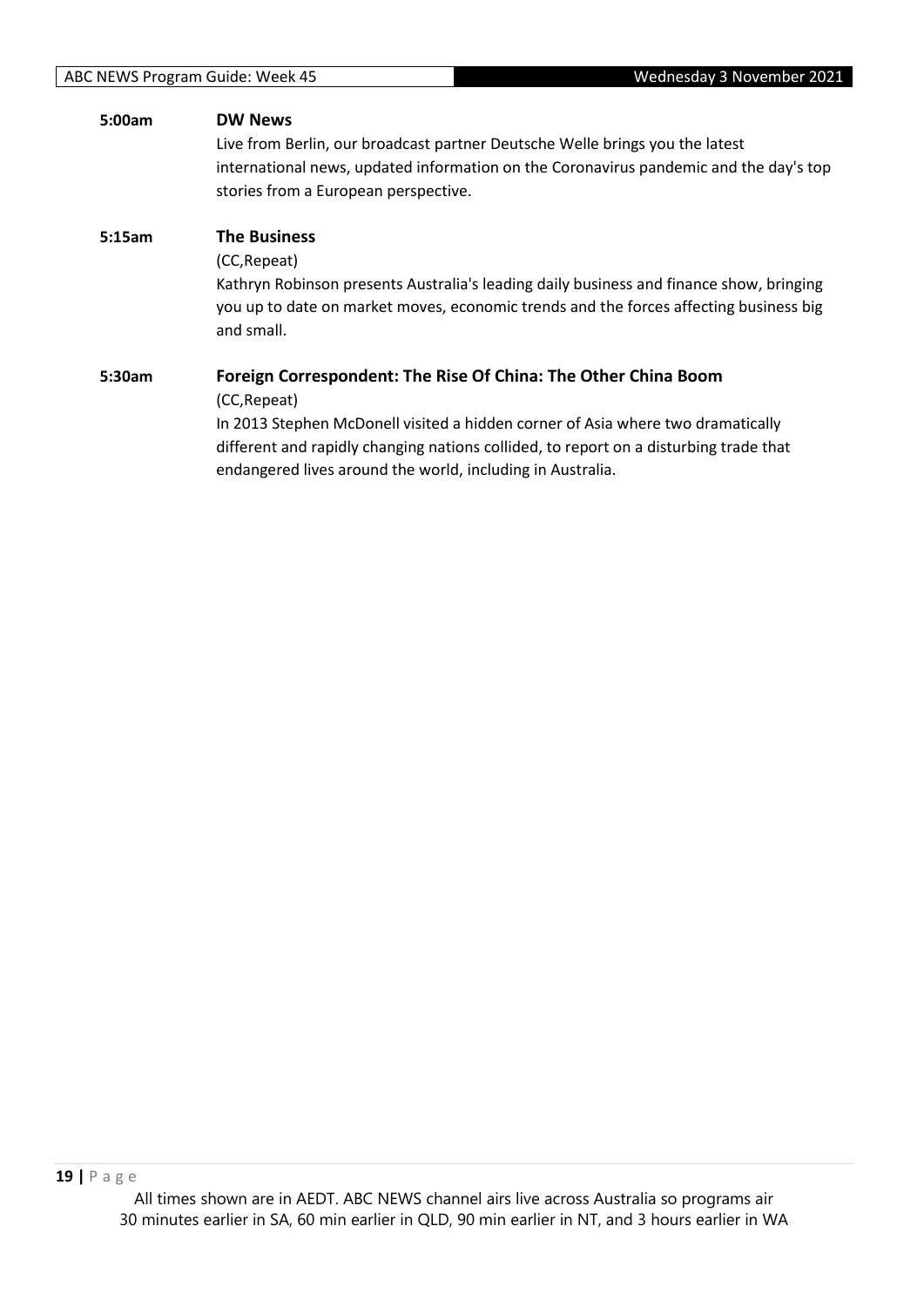# <span id="page-19-0"></span>**Thursday, 4 November 2021**

| 6:00am  | <b>News Breakfast</b><br>(CC)                                                                                                                                                                                                                                      |
|---------|--------------------------------------------------------------------------------------------------------------------------------------------------------------------------------------------------------------------------------------------------------------------|
| 9:00am  | <b>ABC News Mornings</b><br>(CC)                                                                                                                                                                                                                                   |
| 12:00pm | <b>ABC News At Noon</b><br>(CC)                                                                                                                                                                                                                                    |
| 3:00pm  | <b>ABC News Afternoons</b><br>(CC)                                                                                                                                                                                                                                 |
| 4:00pm  | <b>Afternoon Briefing</b><br>(CC)                                                                                                                                                                                                                                  |
| 5:00pm  | <b>ABC News Hour</b><br>(CC)                                                                                                                                                                                                                                       |
| 6:00pm  | <b>ABC Evening News</b><br>(CC)<br>Karina Carvalho brings you the day's top stories, breaking news, rolling coverage of<br>major events and the latest local and international reporting from Australia's most<br>respected journalists and experts.               |
| 7:00pm  | <b>ABC National News</b><br>Australians turn to ABC News when news breaks at home or abroad. Karina Carvalho<br>presents the day's top stories, latest news and information, exclusive investigations and<br>reports from respected journalists across the nation. |
| 8:00pm  | <b>ABC News Tonight</b><br>Karina Carvalho brings you a clearer picture of the day's top stories with local, national<br>and global news reports. Australia's most trusted news source has the issues and events<br>covered from all angles to keep you in touch.  |
| 8:45pm  | <b>The Business</b><br>(CC)<br>Australia's leading daily business and finance show, bringing you up to date on market<br>moves, economic trends and the forces affecting business big and small. Presented by<br>Alicia Barry.                                     |
| 9:00pm  | <b>ABC Nightly News</b><br>Know the latest on the day's top stories, breaking news and the issues and events that<br>matter to you. Yvonne Yong brings you updated information from our unrivalled network<br>of reporters across Australia and around the globe.  |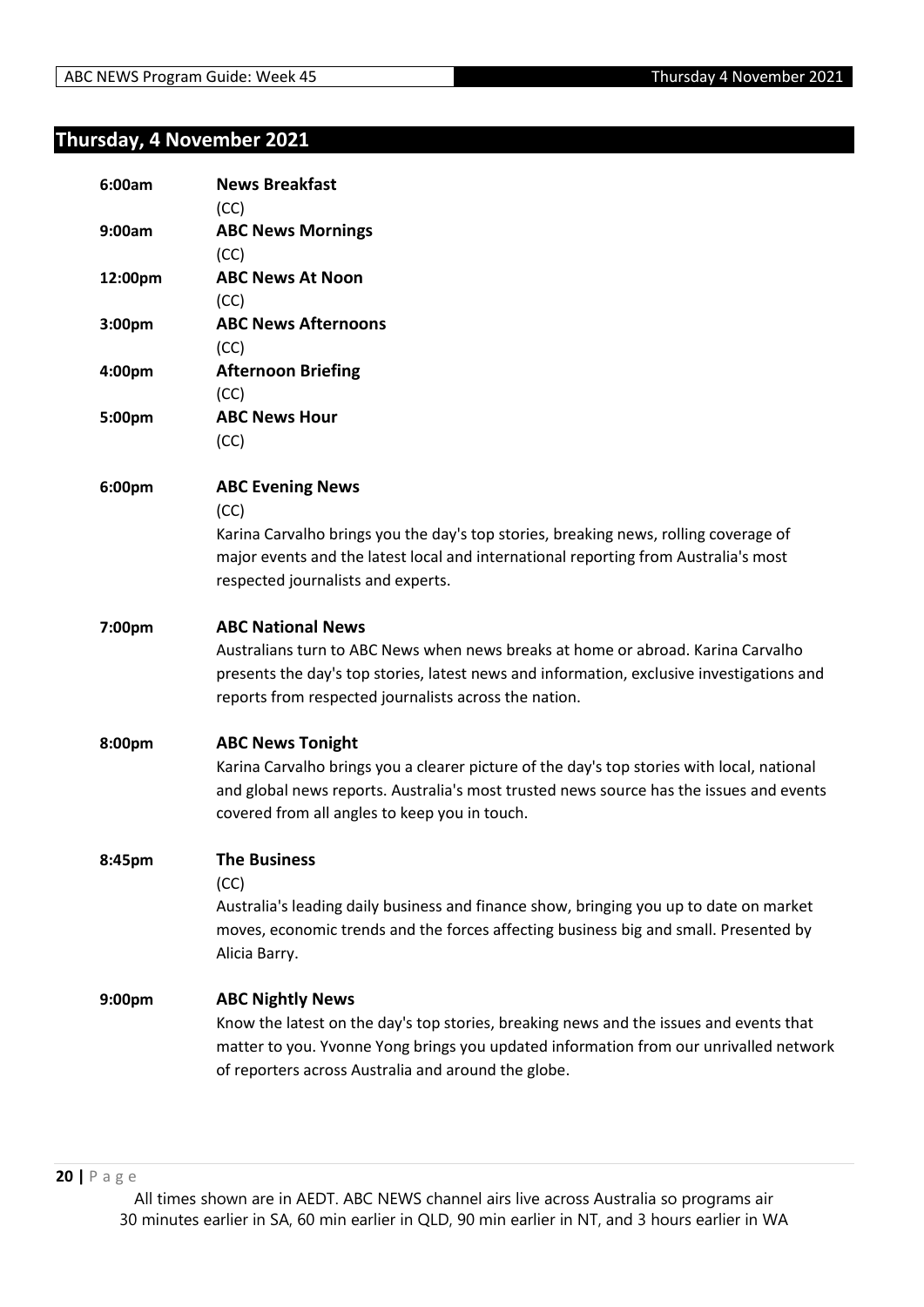| 9:30pm  | 7.30<br>(CC, Repeat)<br>Australia's leading nightly public affairs program, bringing you more exclusive<br>investigations and real life stories of extraordinary Australians. Plus a unique perspective<br>on the issues of the day. Presented by Leigh Sales.                                                     |
|---------|--------------------------------------------------------------------------------------------------------------------------------------------------------------------------------------------------------------------------------------------------------------------------------------------------------------------|
| 10:00pm | <b>The World</b><br>(CC)<br>Know what's going on in our world. Beverley O'Connor presents the latest international<br>news and a complete look at today's events with reports from ABC News correspondents<br>and interviews with experts, commentators and guests.                                                |
| 11:00pm | <b>ABC News Update</b><br>The headlines from ABC News, updating you on the day's top stories from across<br>Australia and around the world.                                                                                                                                                                        |
| 11:00pm | <b>The Drum</b><br>(CC, Repeat)<br>Ellen Fanning and Julia Baird host smart and respectful conversations about the issues<br>impacting people's lives in the show that values expertise above opinions.                                                                                                            |
| 12:00am | <b>ABC Late News</b><br>End your day informed and up-to-date. Michael Tetlow presents ABC Late News from<br>Perth, bringing you detailed coverage of the day's top stories, trusted analysis and new<br>details on the issues and events that shaped our day.                                                      |
| 12:30am | Foreign Correspondent: The Rise Of China: Tales Of A City<br>(CC, Repeat)<br>What do China's own people think about where their country is going? What do they<br>make of Xi Jinping, his economic reforms and his quashing of dissent? In 2015 Stephen<br>McDonell asked seven people in the old capital Nanjing. |
| 1:00am  | <b>ABC Late News</b><br>(CC)<br>End your day informed and up-to-date. Michael Tetlow presents ABC Late News from<br>Perth, bringing you detailed coverage of the day's top stories, trusted analysis and new<br>details on the issues and events that shaped our day.                                              |
| 1:15am  | <b>The Business</b><br>(CC, Repeat)<br>Australia's leading daily business and finance show, bringing you up to date on market<br>moves, economic trends and the forces affecting business big and small. Presented by<br>Alicia Barry.                                                                             |

**21 |** P a g e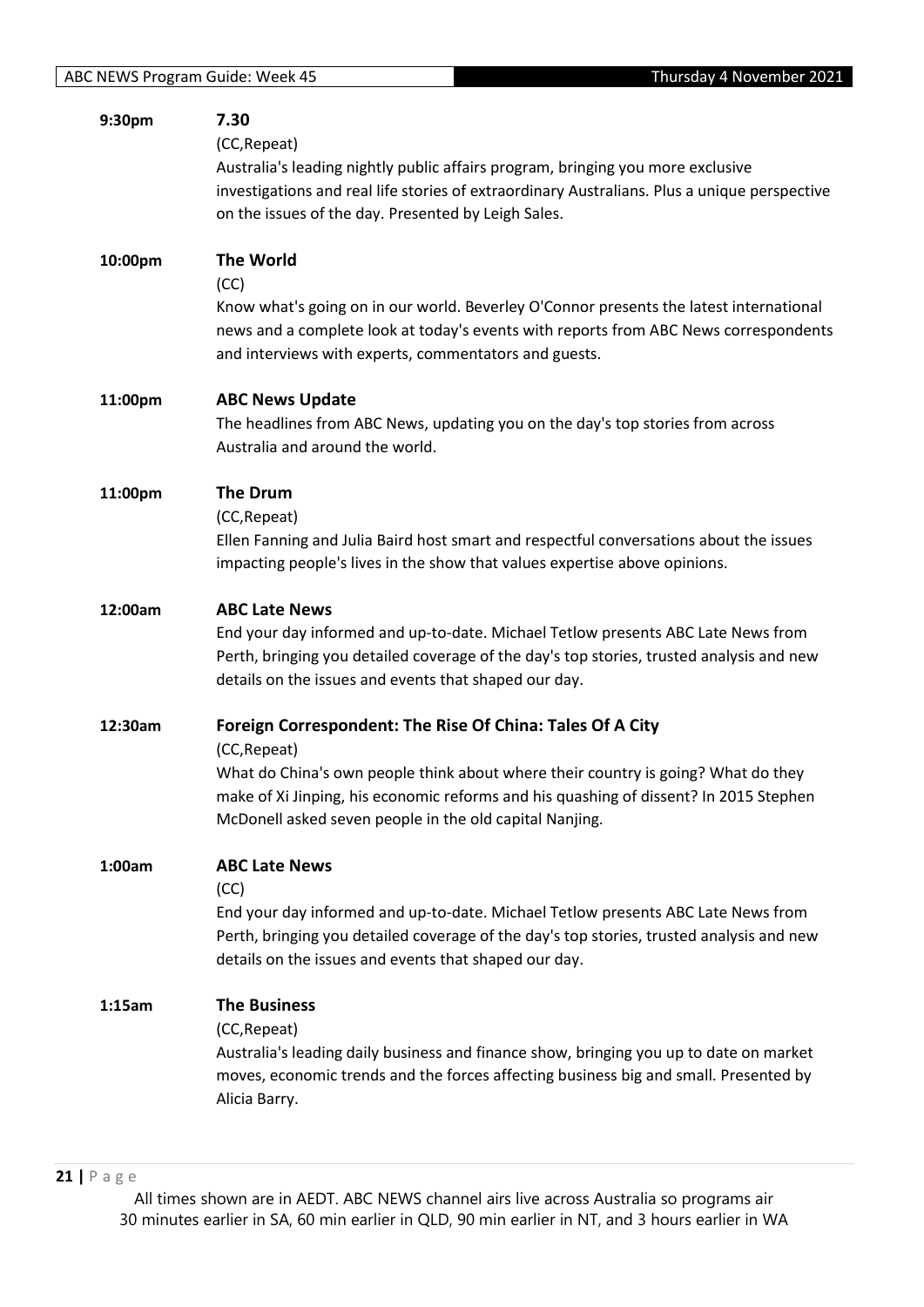| 1:30am | 7.30                                                                                         |
|--------|----------------------------------------------------------------------------------------------|
|        | (CC, Repeat)                                                                                 |
|        | Australia's leading nightly public affairs program, bringing you more exclusive              |
|        | investigations and real life stories of extraordinary Australians. Plus a unique perspective |
|        | on the issues of the day. Presented by Leigh Sales.                                          |
|        |                                                                                              |
| 2:00am | <b>DW News</b>                                                                               |
|        | Live from Berlin, our broadcast partner Deutsche Welle brings you the latest                 |
|        | international news, updated information on the Coronavirus pandemic and the day's top        |
|        | stories from a European perspective.                                                         |
|        |                                                                                              |
| 2:15am | <b>ABC News Overnight</b>                                                                    |
|        | The final word on the day's top stories, with comprehensive coverage of the key issues       |
|        | and events plus updated information from ABC News. Presented by Michael Tetlow.              |
| 2:30am | <b>The Drum</b>                                                                              |
|        | (CC, Repeat)                                                                                 |
|        | Ellen Fanning and Julia Baird host smart and respectful conversations about the issues       |
|        |                                                                                              |
|        | impacting people's lives in the show that values expertise above opinions.                   |
| 3:30am | 7.30                                                                                         |
|        | (CC, Repeat)                                                                                 |
|        | Australia's leading nightly public affairs program, bringing you more exclusive              |
|        | investigations and real life stories of extraordinary Australians. Plus a unique perspective |
|        | on the issues of the day. Presented by Leigh Sales.                                          |
|        |                                                                                              |
| 4:00am | <b>ABC News Update</b>                                                                       |
|        | (Repeat)                                                                                     |
|        | The headlines from ABC News, updating you on the day's top stories from across               |
|        | Australia and around the world.                                                              |
|        |                                                                                              |
| 4:00am | <b>The World</b>                                                                             |
|        | (CC, Repeat)                                                                                 |
|        | Know what's going on in our world. Beverley O'Connor presents the latest international       |
|        | news and a complete look at today's events with reports from ABC News correspondents         |
|        | and interviews with experts, commentators and guests.                                        |
| 5:00am | <b>DW News</b>                                                                               |
|        | Live from Berlin, our broadcast partner Deutsche Welle brings you the latest                 |
|        |                                                                                              |
|        | international news, updated information on the Coronavirus pandemic and the day's top        |
|        | stories from a European perspective.                                                         |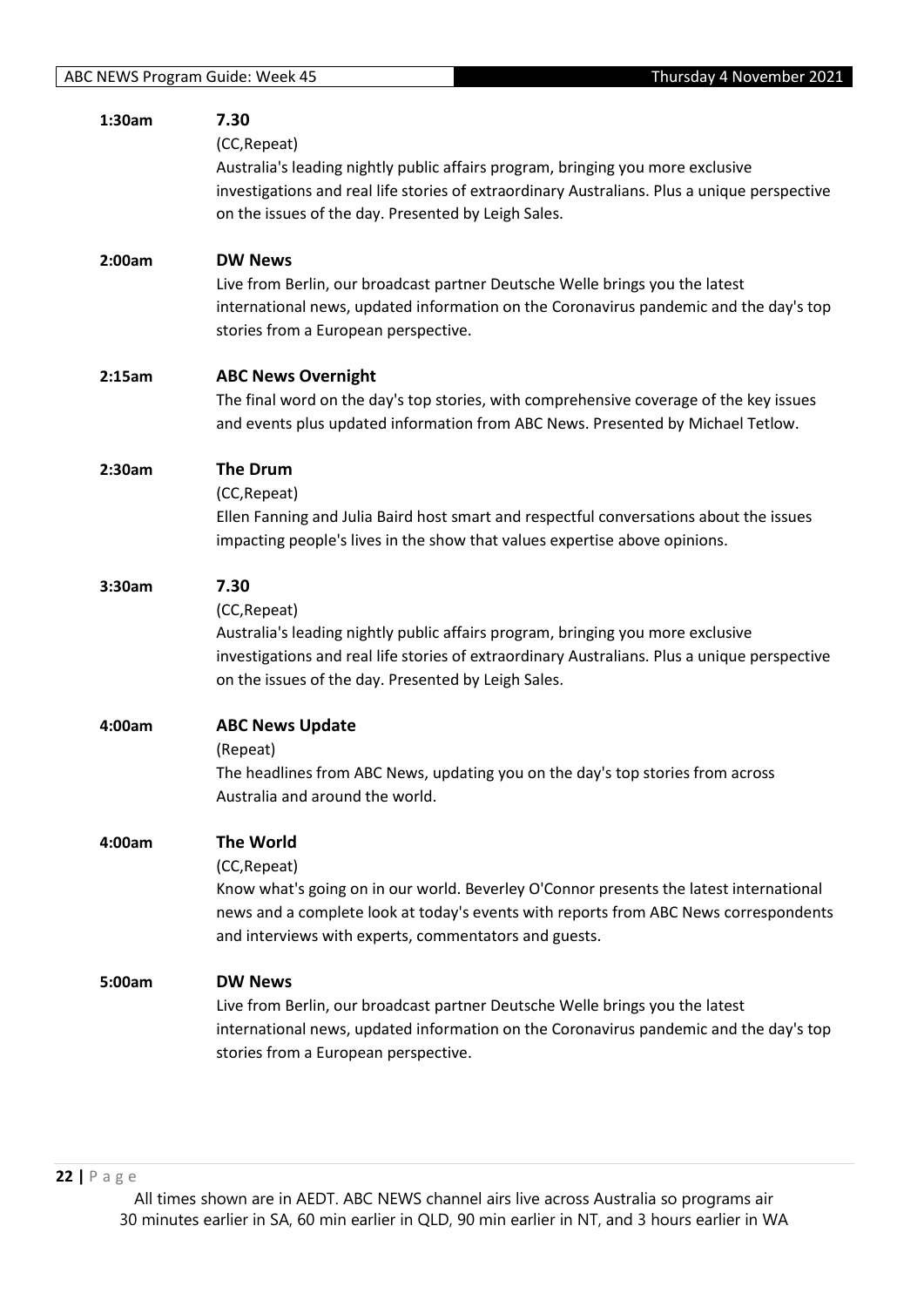#### **5:15am The Business**

(CC,Repeat)

Australia's leading daily business and finance show, bringing you up to date on market moves, economic trends and the forces affecting business big and small. Presented by Alicia Barry.

#### **5:30am Barrie Cassidy's One Plus One: Craig Foster**

(CC,Repeat)

Craig Foster's campaign to save Bahraini refugee Hakeem al-Araibi made headlines. The former Socceroos Captain talks to Barrie about his drive to fight for what's fair and campaign to help vulnerable communities.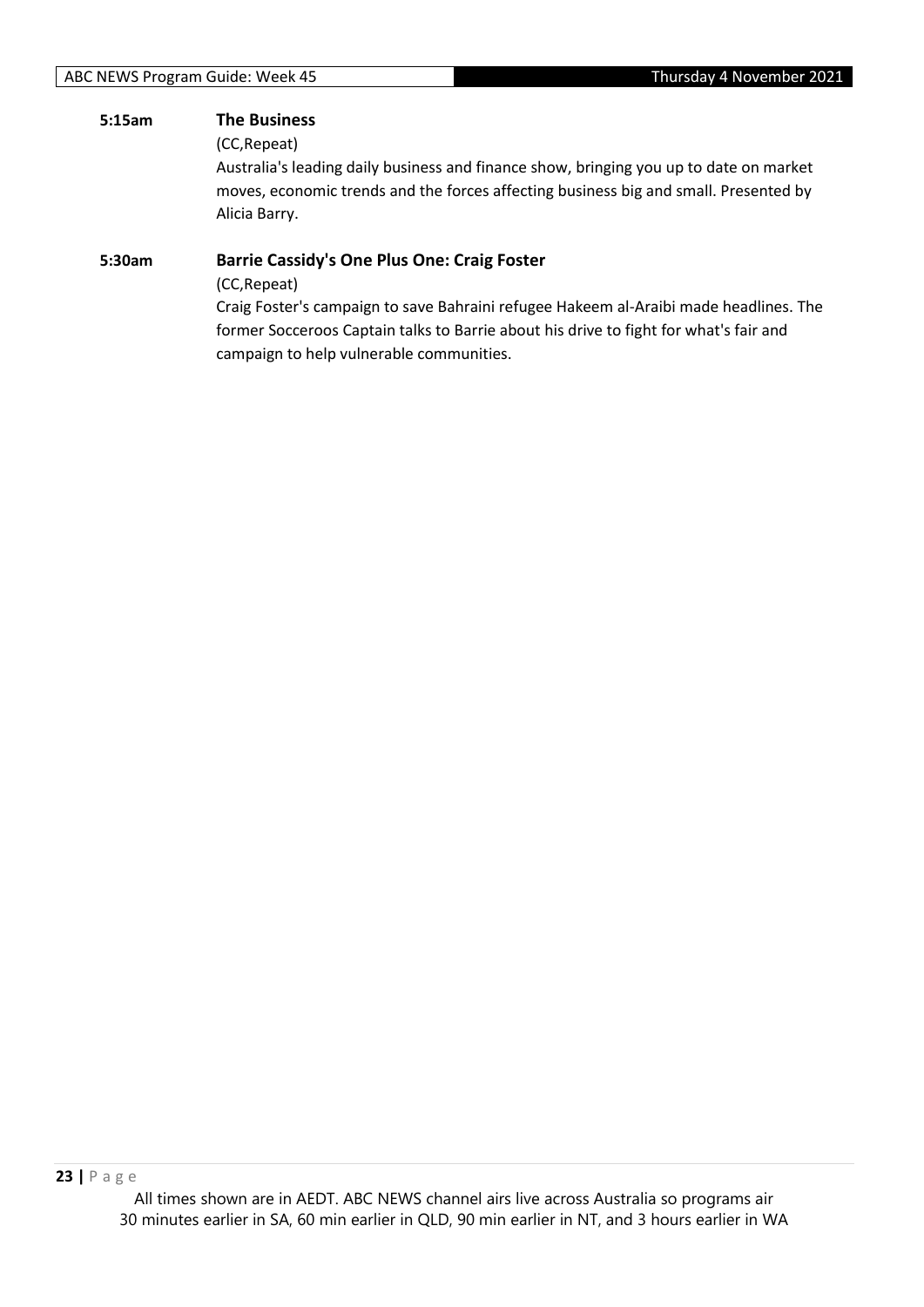## <span id="page-23-0"></span>**Friday, 5 November 2021**

| 6:00am           | <b>News Breakfast</b><br>(CC)                                                                                                                                                                                                                                      |
|------------------|--------------------------------------------------------------------------------------------------------------------------------------------------------------------------------------------------------------------------------------------------------------------|
| 9:00am           | <b>ABC News Mornings</b>                                                                                                                                                                                                                                           |
| 12:00pm          | (CC)<br><b>ABC News At Noon</b>                                                                                                                                                                                                                                    |
| 3:00pm           | (CC)<br><b>ABC News Afternoons</b>                                                                                                                                                                                                                                 |
| 4:00pm           | (CC)<br><b>Afternoon Briefing</b>                                                                                                                                                                                                                                  |
|                  | (CC)                                                                                                                                                                                                                                                               |
| 4:30pm<br>5:00pm | <b>Friday Briefing</b><br><b>ABC News Hour</b>                                                                                                                                                                                                                     |
|                  | (CC)                                                                                                                                                                                                                                                               |
| 6:00pm           | <b>ABC Evening News</b><br>(CC)<br>Karina Carvalho brings you the day's top stories, breaking news, rolling coverage of                                                                                                                                            |
|                  | major events and the latest local and international reporting from Australia's most<br>respected journalists and experts.                                                                                                                                          |
| 7:00pm           | <b>ABC National News</b><br>Australians turn to ABC News when news breaks at home or abroad. Karina Carvalho<br>presents the day's top stories, latest news and information, exclusive investigations and<br>reports from respected journalists across the nation. |
| 7:45pm           | <b>The Vaccine</b><br>(CC)<br>Jeremy Fernandez is joined by Dr Norman Swan, Casey Briggs, medical experts and<br>health authorities to bring you everything you need to know about the rollout of the<br>COVID-19 vaccine and to answer your questions.            |
| 8:00pm           | <b>Planet America</b><br>One year out from the midterm election and President Biden faces challenges on many<br>fronts post COVID. Will Republicans take back the House or Senate next year and will<br>Donald Trump confirm whether he will run again in 2024?    |
| 9:00pm           | <b>ABC Nightly News</b><br>Know the latest on the day's top stories, breaking news and the issues and events that<br>matter to you. Yvonne Yong brings you updated information from our unrivalled network<br>of reporters across Australia and around the globe.  |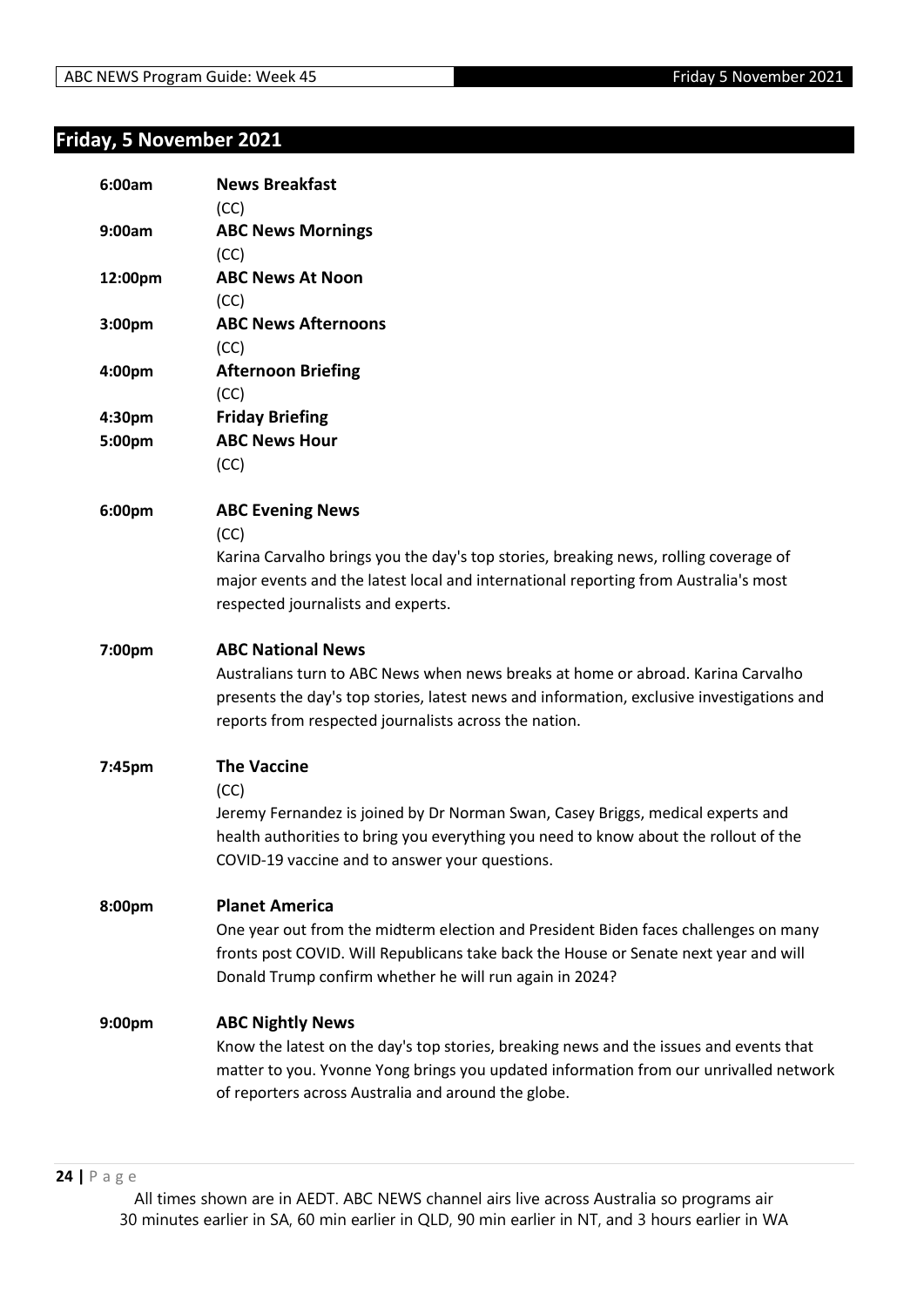#### **9:30pm Close Of Business**

Rachel Pupazzoni presents a look back over the best stories and interviews from the week on The Business, reporting on the big issues in the economy from finance, retail, small business, the markets and more.

#### **10:00pm The World**

(CC)

Know what's going on in our world. Yvonne Yong presents the latest international news and a complete look at today's events with reports from ABC News correspondents and interviews with experts, commentators and guests.

#### **11:00pm ABC News Update**

The headlines from ABC News, updating you on the day's top stories from across Australia and around the world.

#### **11:02pm The Drum**

(CC,Repeat)

Ellen Fanning and Julia Baird host smart and respectful conversations about the issues impacting people's lives in the show that values expertise above opinions.

#### **12:00am ABC Late News**

End your day informed and up-to-date. Michael Tetlow presents ABC Late News from Perth, bringing you detailed coverage of the day's top stories, trusted analysis and new details on the issues and events that shaped our day.

#### **12:15am Planet America**

(Repeat)

One year out from the midterm election and President Biden faces challenges on many fronts post COVID. Will Republicans take back the House or Senate next year and will Donald Trump confirm whether he will run again in 2024?

#### **1:10am ABC Late News**

(CC)

End your day informed and up-to-date. Michael Tetlow presents ABC Late News from Perth, bringing you detailed coverage of the day's top stories, trusted analysis and new details on the issues and events that shaped our day.

#### **1:30am Friday Briefing**

(Repeat)

Every Friday Patricia Karvelas is joined by some of the country's leading commentators and opinion makers for a thought-provoking and illuminating look back over the week to unpick the issues and events making headlines.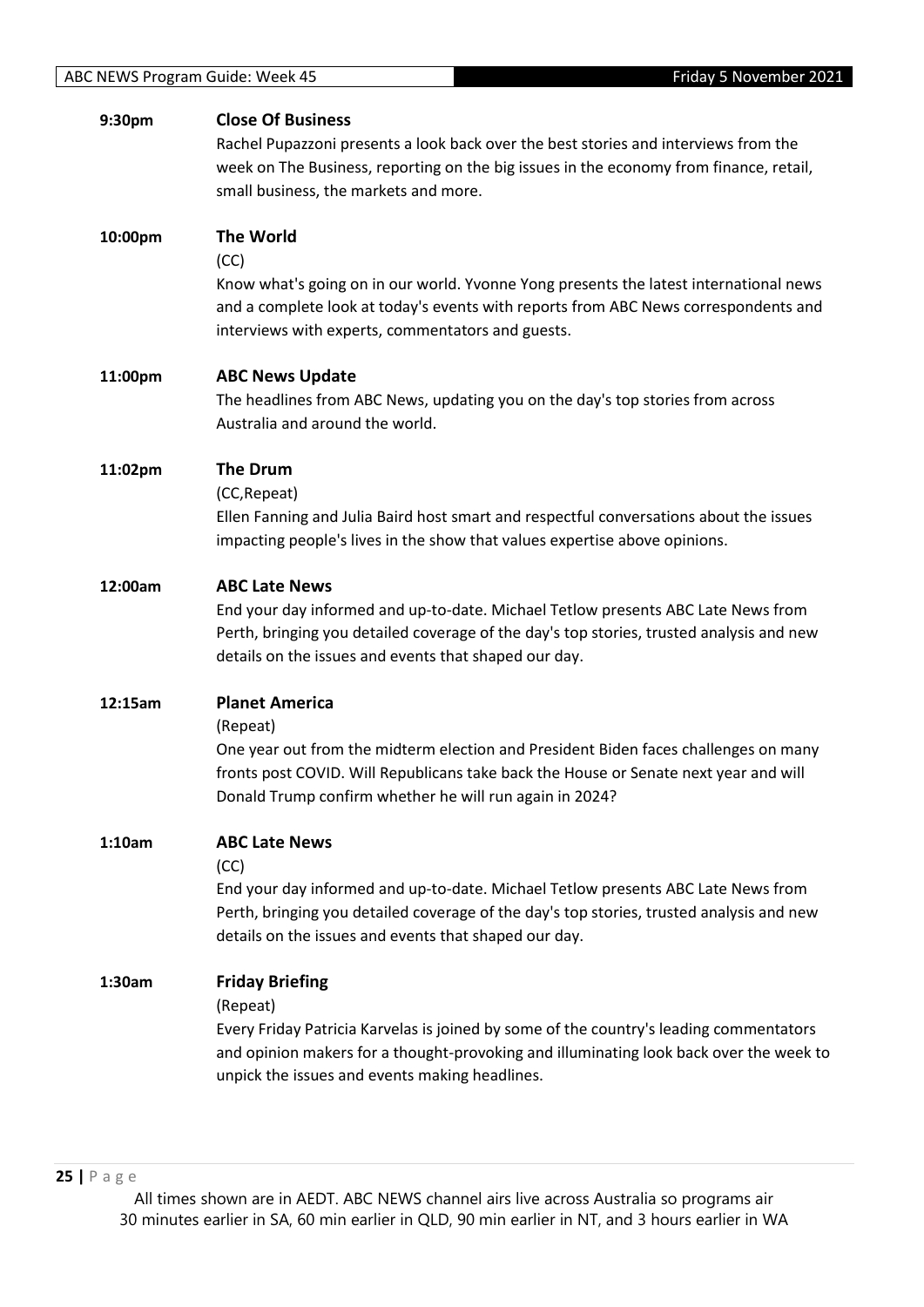| 2:00am | <b>DW News</b><br>Live from Berlin, our broadcast partner Deutsche Welle brings you the latest<br>international news, updated information on the Coronavirus pandemic and the day's top<br>stories from a European perspective.                                                 |
|--------|---------------------------------------------------------------------------------------------------------------------------------------------------------------------------------------------------------------------------------------------------------------------------------|
| 2:15am | <b>The Vaccine</b><br>(CC, Repeat)<br>Jeremy Fernandez is joined by Dr Norman Swan, Casey Briggs, medical experts and<br>health authorities to bring you everything you need to know about the rollout of the<br>COVID-19 vaccine and to answer your questions.                 |
| 2:30am | <b>The Drum</b><br>(CC, Repeat)<br>Ellen Fanning and Julia Baird host smart and respectful conversations about the issues<br>impacting people's lives in the show that values expertise above opinions.                                                                         |
| 3:30am | <b>DW Conflict Zone</b><br>From our broadcast partner Deutsche Welle, we go face-to-face with global decision-<br>makers, seeking straight answers to straight questions, putting the spotlight on<br>controversial issues and calling the powerful to account.                 |
| 4:00am | <b>ABC News Update</b><br>(Repeat)<br>The headlines from ABC News, updating you on the day's top stories from across<br>Australia and around the world.                                                                                                                         |
| 4:00am | <b>The World</b><br>(CC, Repeat)<br>Know what's going on in our world. Yvonne Yong presents the latest international news<br>and a complete look at today's events with reports from ABC News correspondents and<br>interviews with experts, commentators and guests.           |
| 5:00am | <b>ABC News Update</b><br>(Repeat)<br>The headlines from ABC News, updating you on the day's top stories from across<br>Australia and around the world.                                                                                                                         |
| 5:02am | <b>Planet America</b><br>(CC, Repeat)<br>One year out from the midterm election and President Biden faces challenges on many<br>fronts post COVID. Will Republicans take back the House or Senate next year and will<br>Donald Trump confirm whether he will run again in 2024? |
|        |                                                                                                                                                                                                                                                                                 |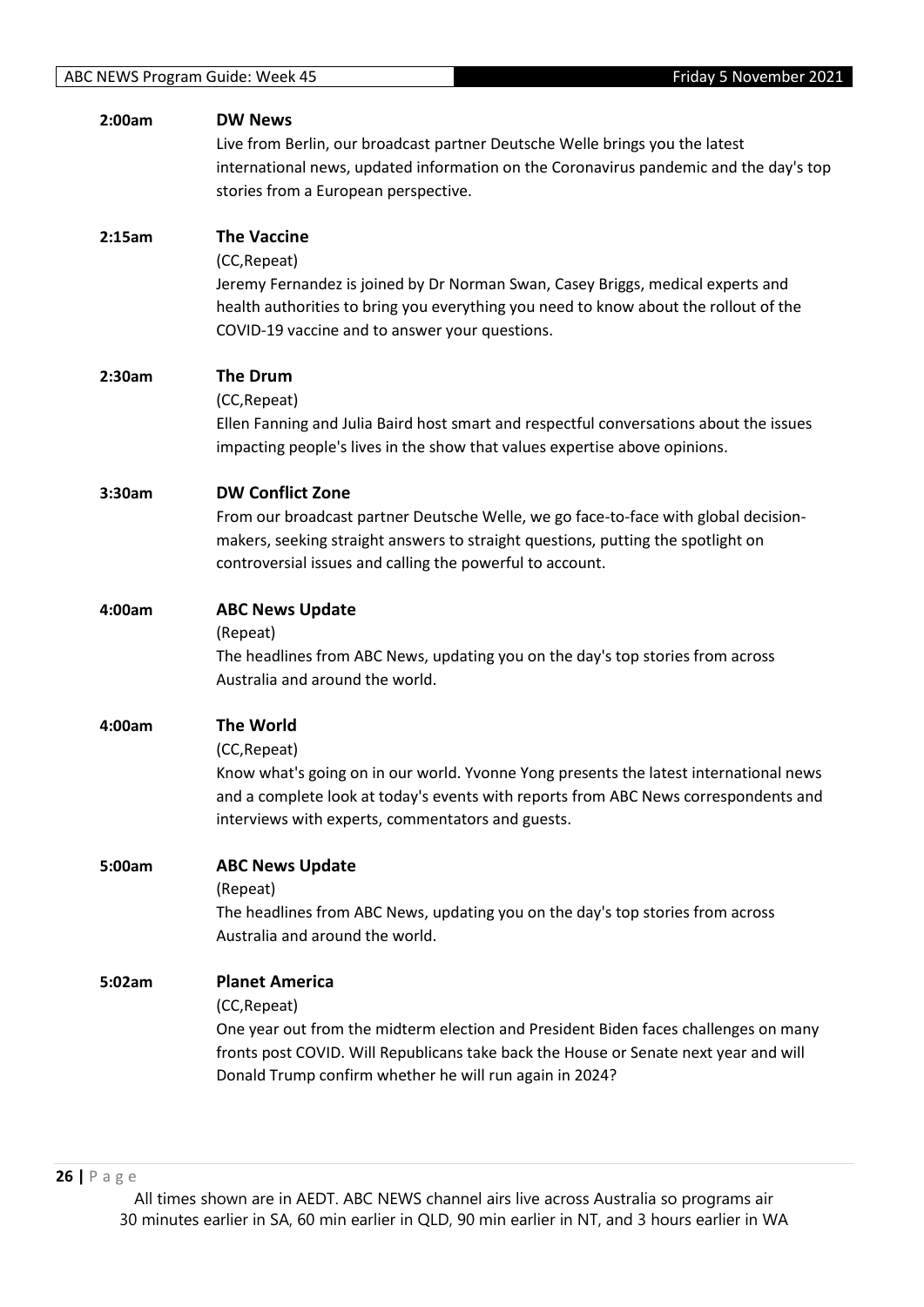## <span id="page-26-0"></span>**Saturday, 6 November 2021**

| 6:00am  | <b>ABC News Update</b>                                                                  |
|---------|-----------------------------------------------------------------------------------------|
|         | The top stories from ABC News, updating you on the latest headlines and the overnight   |
|         | news from across Australia and around the world.                                        |
|         |                                                                                         |
| 6:02am  | <b>Close Of Business</b>                                                                |
|         | (Repeat)                                                                                |
|         | Rachel Pupazzoni presents a look back over the best stories and interviews from the     |
|         | week on The Business, reporting on the big issues in the economy from finance, retail,  |
|         | small business, the markets and more.                                                   |
|         |                                                                                         |
| 6:30am  | <b>The Breakfast Couch</b>                                                              |
|         | (CC)                                                                                    |
|         | Join Michael Rowland, Lisa Millar and the team for some of the best conversations as we |
|         | hear from some of the most informed and entertaining guests who have appeared on        |
|         | News Breakfast.                                                                         |
|         |                                                                                         |
| 7:00am  | <b>Weekend Breakfast</b>                                                                |
|         | (CC)                                                                                    |
|         | Start your weekend informed and fully up-to-date as Johanna Nicholson and Fauziah       |
|         | Ibrahim bring you the latest news, in-depth analysis, politics, interviews, weather,    |
|         | culture and global affairs. Plus sport with Jared Coote.                                |
|         |                                                                                         |
| 11:00am | <b>ABC News</b>                                                                         |
|         | (CC)                                                                                    |
|         | Miriam Corowa presents the latest from ABC News, following today's top stories and      |
|         | coverage of events as they unfold. Plus original reporting, expert analysis and all the |
|         | updated news, sport, weather and information you need.                                  |
|         |                                                                                         |
| 11:30am | <b>The World This Week</b>                                                              |
|         | (CC)                                                                                    |
|         | Beverley O'Connor presents the week's best international stories from an Australian     |
|         | perspective, as seen by ABC News reporters posted in Europe, North America, the         |
|         | Middle East, North Asia, South Asia and the Pacific.                                    |
| 12:00pm | <b>ABC News</b>                                                                         |
|         | (CC)                                                                                    |
|         | Miriam Corowa presents the latest from ABC News, following today's top stories and      |
|         | coverage of events as they unfold. Plus original reporting, expert analysis and all the |
|         | updated news, sport, weather and information you need.                                  |
|         |                                                                                         |
|         |                                                                                         |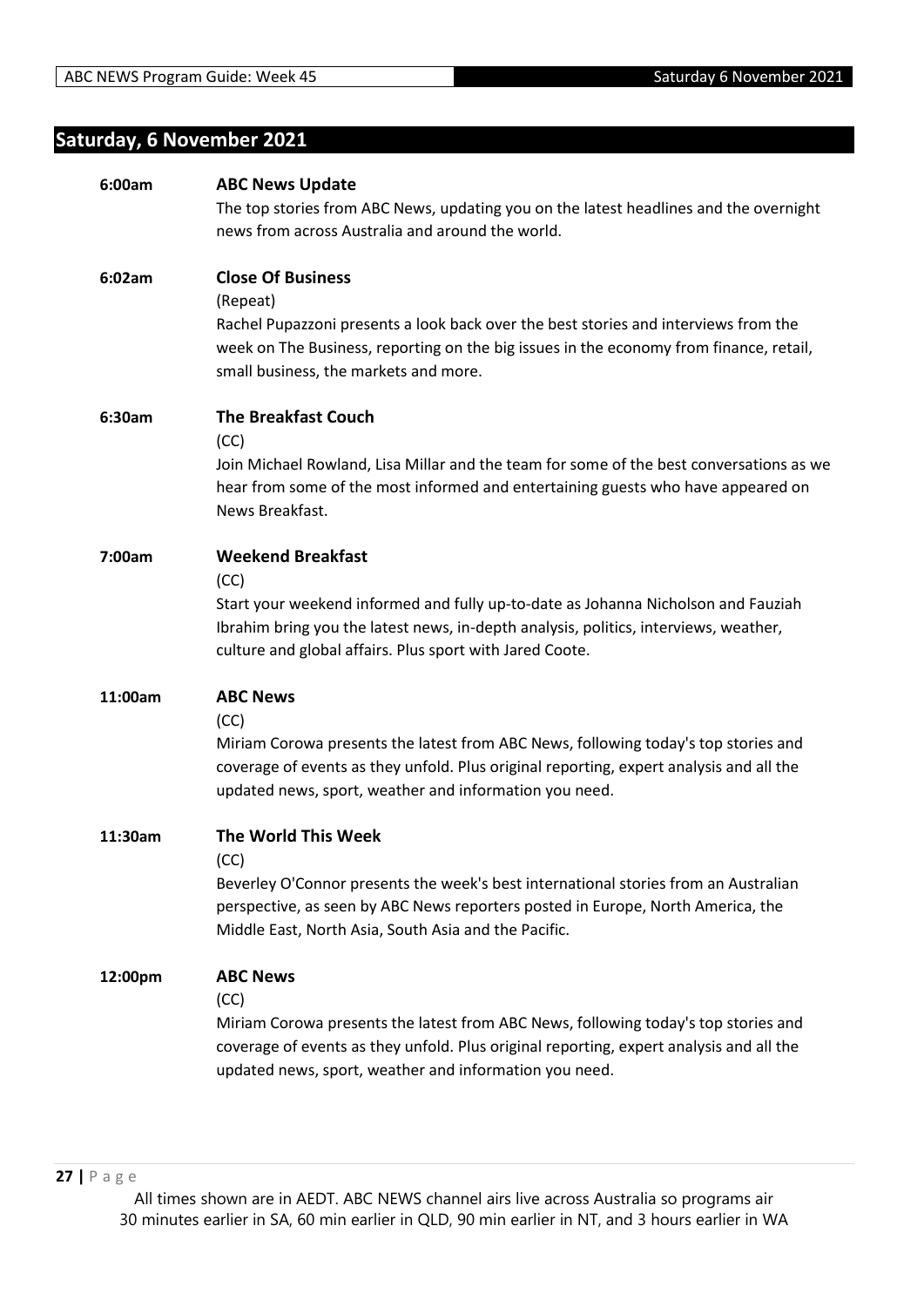| 12:30pm | <b>ABC News Regional</b><br>(CC)<br>The ABC's network of reporters across Australia bring you a closer look at what's making<br>headlines in regional and rural Australia, uncovering the news, views and what's really<br>going on outside the big cities.                     |
|---------|---------------------------------------------------------------------------------------------------------------------------------------------------------------------------------------------------------------------------------------------------------------------------------|
| 1:00pm  | <b>ABC News</b><br>(CC)<br>Miriam Corowa presents the latest from ABC News, following today's top stories and<br>coverage of events as they unfold. Plus original reporting, expert analysis and all the<br>updated news, sport, weather and information you need.              |
| 1:05pm  | <b>Planet America</b><br>(CC, Repeat)<br>One year out from the midterm election and President Biden faces challenges on many<br>fronts post COVID. Will Republicans take back the House or Senate next year and will<br>Donald Trump confirm whether he will run again in 2024? |
| 2:00pm  | <b>ABC News</b><br>(CC)<br>Miriam Corowa presents the latest from ABC News, following today's top stories and<br>coverage of events as they unfold. Plus original reporting, expert analysis and all the<br>updated news, sport, weather and information you need.              |
| 2:30pm  | <b>The Vaccine</b><br>(CC, Repeat)<br>Jeremy Fernandez is joined by Dr Norman Swan, Casey Briggs, medical experts and<br>health authorities to bring you everything you need to know about the rollout of the<br>COVID-19 vaccine and to answer your questions.                 |
| 2:45pm  | <b>The Brief: October</b><br>A fresh behind-the-scenes look at Australian politics, as the ABC's Parliament House<br>Bureau takes an inside look at the issues and events that made political headlines in<br>October.                                                          |
| 3:00pm  | <b>ABC News</b><br>(CC)<br>Miriam Corowa presents the latest from ABC News, following today's top stories and<br>coverage of events as they unfold. Plus original reporting, expert analysis and all the<br>updated news, sport, weather and information you need.              |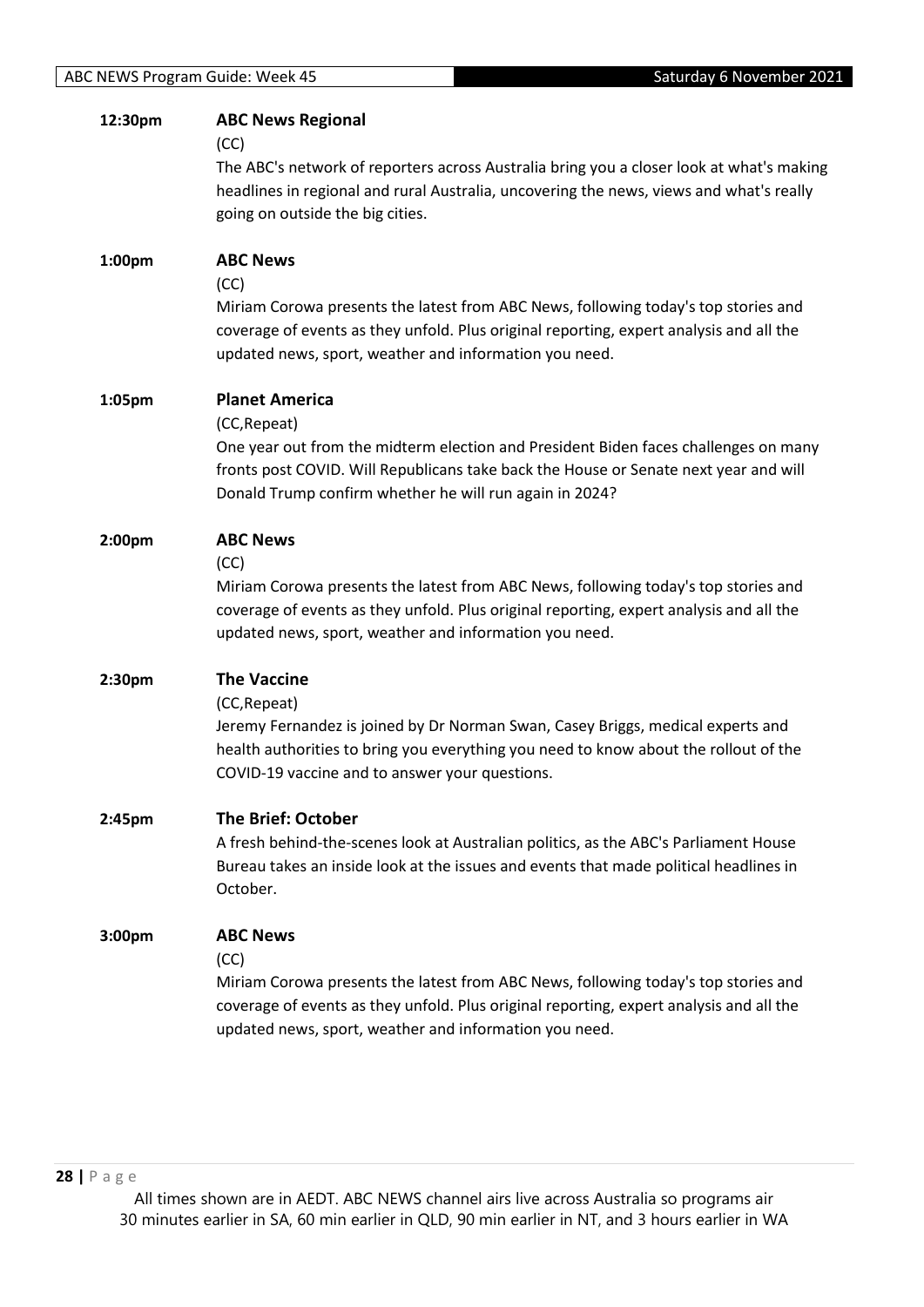| 3:30pm | <b>The Breakfast Couch</b><br>(CC, Repeat)                                                                                                                                                                                                             |
|--------|--------------------------------------------------------------------------------------------------------------------------------------------------------------------------------------------------------------------------------------------------------|
|        | Join Michael Rowland, Lisa Millar and the team for some of the best conversations as we<br>hear from some of the most informed and entertaining guests who have appeared on                                                                            |
|        | News Breakfast.                                                                                                                                                                                                                                        |
| 4:00pm | <b>ABC News</b>                                                                                                                                                                                                                                        |
|        | Miriam Corowa presents the latest from ABC News, following today's top stories and<br>coverage of events as they unfold. Plus original reporting, expert analysis and all the<br>updated news, sport, weather and information you need.                |
| 4:30pm | Q+A Highlights<br>(CC)                                                                                                                                                                                                                                 |
|        | The show that puts you at the centre of the conversation. The highlights of Q+A as hosts<br>Virginia Trioli, David Speers and Stan Grant are joined by a panel with diverse opinions to<br>cover the topics that have everyone talking.                |
| 5:00pm | <b>ABC News</b>                                                                                                                                                                                                                                        |
|        | Miriam Corowa presents the latest from ABC News, following today's top stories and<br>coverage of events as they unfold. Plus original reporting, expert analysis and all the<br>updated news, sport, weather and information you need.                |
| 5:05pm | <b>Planet America</b>                                                                                                                                                                                                                                  |
|        | (CC, Repeat)<br>One year out from the midterm election and President Biden faces challenges on many<br>fronts post COVID. Will Republicans take back the House or Senate next year and will<br>Donald Trump confirm whether he will run again in 2024? |
| 6:00pm | <b>ABC Evening News</b>                                                                                                                                                                                                                                |
|        | Live across Australia, the latest from ABC News, following today's top stories and live<br>coverage of events as they unfold. Plus comprehensive analysis, context and original<br>investigations from ABC reporters around the world.                 |
| 6:30pm | <b>ABC News Regional</b>                                                                                                                                                                                                                               |
|        | (CC, Repeat)<br>The ABC's network of reporters across Australia bring you a closer look at what's making<br>headlines in regional and rural Australia, uncovering the news, views and what's really<br>going on outside the big cities.                |
| 7:00pm | <b>ABC National News</b>                                                                                                                                                                                                                               |
|        | The top stories from ABC News and a complete summary of the day's events with<br>reports from the scene and accurate analysis. Plus the latest sport and weather.                                                                                      |
|        |                                                                                                                                                                                                                                                        |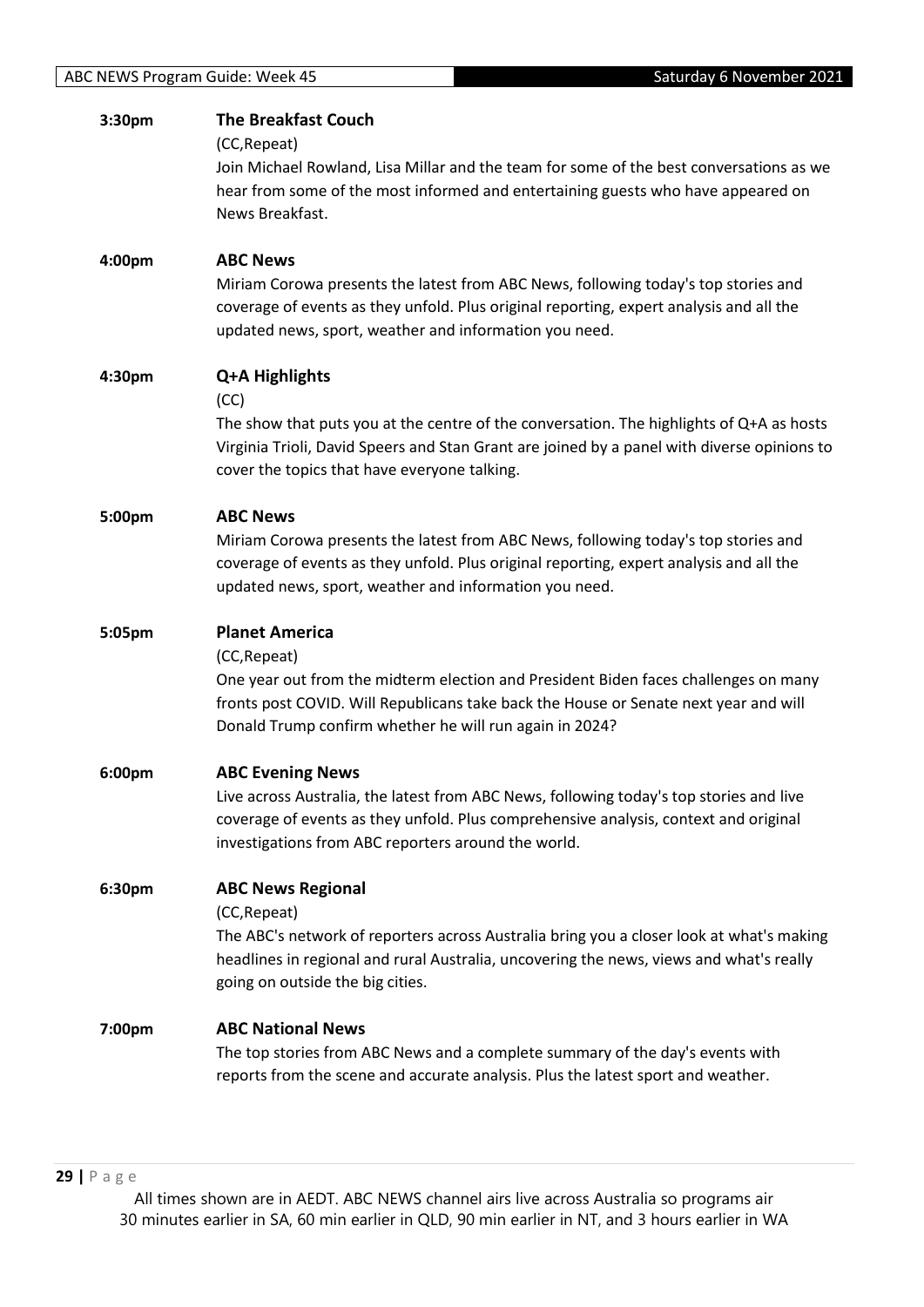| 7:30pm  | <b>Australian Story</b><br>(CC,AD, Repeat)<br>Putting the 'real' back into reality TV, the award-winning series with no narrator and no<br>agendas, just authentic stories told in people's own words. For 25 years we have been<br>telling the stories of extraordinary Australians. |
|---------|---------------------------------------------------------------------------------------------------------------------------------------------------------------------------------------------------------------------------------------------------------------------------------------|
| 8:00pm  | <b>ABC News Tonight</b><br>The top stories from ABC News and a complete summary of the day's events with<br>reports from the scene and accurate analysis. Plus the latest sport and weather.                                                                                          |
| 8:10pm  | <b>Four Corners</b><br>(CC,AD, Repeat)<br>Holding power to account for 60 Years, Four Corners continues to expose scandals,<br>trigger inquiries, lead national debate and confront the issues that matter to us all.<br>Australia's premier investigative journalism program.        |
| 9:00pm  | <b>ABC Nightly News</b><br>Live across Australia, the latest from ABC News, following today's top stories and live<br>coverage of events as they unfold. Plus comprehensive analysis, context and original<br>investigations from ABC reporters around the world.                     |
| 9:30pm  | Movin' To The Country: Top End, NT<br>(CC, Repeat, G)<br>The team heads to the Top End where local Territorians are creating pathways to<br>employment for Indigenous youth. Halina investigates an astonishing bit of kit and Craig<br>rides along with an innovative tour company.  |
| 10:00pm | <b>ABC News Weekend</b><br>Live across Australia, the latest from ABC News, following today's top stories and live<br>coverage of events as they unfold. Plus comprehensive analysis, context and original<br>investigations from ABC reporters around the world.                     |
| 10:30pm | The World This Week<br>(CC, Repeat)<br>Beverley O'Connor presents the week's best international stories from an Australian<br>perspective, as seen by ABC News reporters posted in Europe, North America, the<br>Middle East, North Asia, South Asia and the Pacific.                 |
| 11:00pm | <b>ABC Late News</b><br>(CC)<br>Live across Australia, the latest from ABC News, following today's top stories and live<br>coverage of events as they unfold. Plus comprehensive analysis, context and original<br>investigations from ABC reporters around the world.                |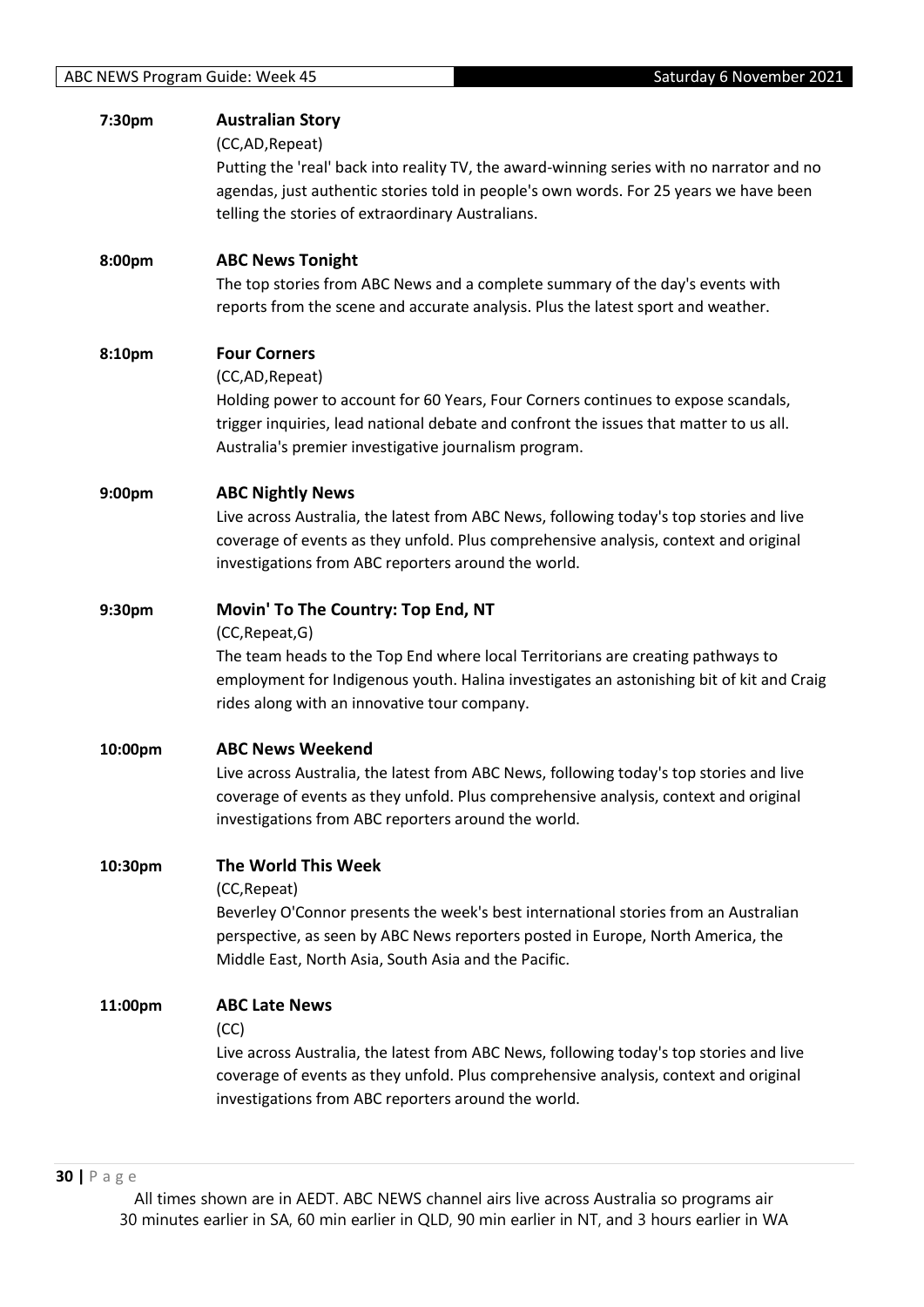| 11:30pm | <b>ABC News Regional</b><br>(CC, Repeat)<br>The ABC's network of reporters across Australia bring you a closer look at what's making<br>headlines in regional and rural Australia, uncovering the news, views and what's really<br>going on outside the big cities. |
|---------|---------------------------------------------------------------------------------------------------------------------------------------------------------------------------------------------------------------------------------------------------------------------|
| 12:00am | <b>ABC Late News</b><br>The final word on the day's top stories, with the latest news and updated information<br>from Australia's most trusted news source.                                                                                                         |
| 12:15am | <b>Media Watch</b><br>(CC, Repeat, PG)<br>Australia's leading forum for media analysis and comment, bringing you a fearless<br>critique of the week's journalism. Presented by Paul Barry.                                                                          |
| 12:30am | <b>The Breakfast Couch</b><br>(CC, Repeat)<br>Join Michael Rowland, Lisa Millar and the team for some of the best conversations as we<br>hear from some of the most informed and entertaining guests who have appeared on<br>News Breakfast.                        |
| 1:00am  | <b>DW News</b><br>Live from Berlin, our broadcast partner Deutsche Welle brings you the latest<br>international news, updated information on the Coronavirus pandemic and the day's top<br>stories from a European perspective.                                     |
| 1:15am  | <b>ABC Late News</b><br>(Repeat)<br>The final word on the day's top stories, with the latest news and updated information<br>from Australia's most trusted news source.                                                                                             |
| 1:30am  | Landline<br>(CC, Repeat)<br>For 30 years Landline has been telling stories from the paddock to plate, covering crops,<br>climate, controversies and the characters of rural Australia. Connecting the city to the<br>country since 1991. Presented by Pip Courtney. |
| 2:00am  | <b>DW News</b><br>Live from Berlin, our broadcast partner Deutsche Welle brings you the latest news on the<br>Coronavirus pandemic and the day's top stories from a European perspective.                                                                           |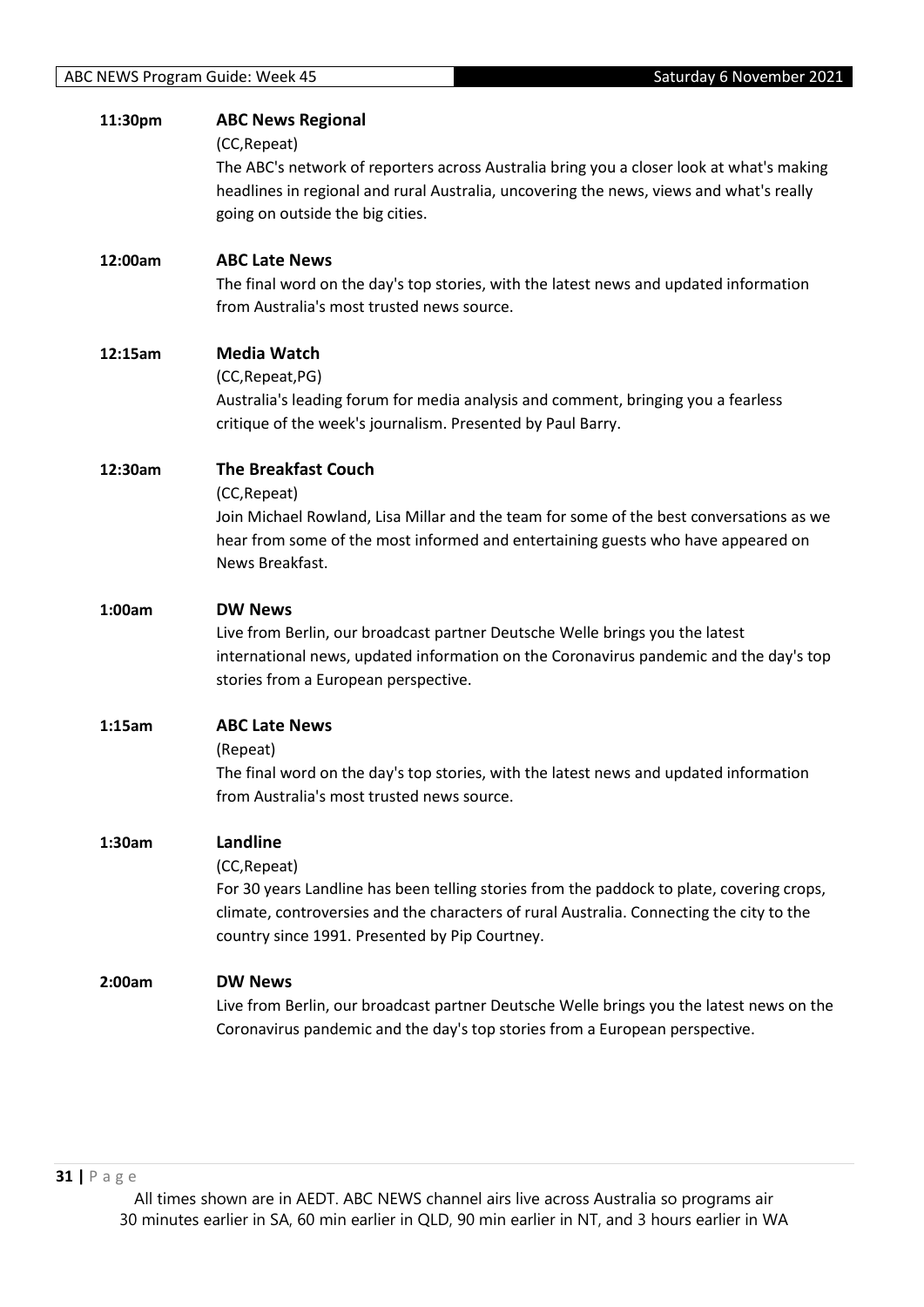| 2:15am | <b>The Brief: October</b><br>(Repeat)<br>A fresh behind-the-scenes look at Australian politics, as the ABC's Parliament House<br>Bureau takes an inside look at the issues and events that made political headlines in<br>October.                                        |
|--------|---------------------------------------------------------------------------------------------------------------------------------------------------------------------------------------------------------------------------------------------------------------------------|
| 2:30am | <b>DW Focus On Europe</b><br>From our broadcast partner Deutsche Welle, Focus On Europe puts the spotlight on<br>people and asks what drives the people of Europe - politically, socially and culturally.<br>What are their views, hopes and fears?                       |
| 3:00am | <b>DW News</b><br>Live from Berlin, our broadcast partner Deutsche Welle brings you the latest<br>international news, updated information on the Coronavirus pandemic and the day's top<br>stories from a European perspective.                                           |
| 3:15am | <b>The Vaccine</b><br>(CC, Repeat)<br>Jeremy Fernandez is joined by Dr Norman Swan, Casey Briggs, medical experts and<br>health authorities to bring you everything you need to know about the rollout of the<br>COVID-19 vaccine and to answer your questions.           |
| 3:30am | <b>Close Of Business</b><br>(Repeat)<br>Rachel Pupazzoni presents a look back over the best stories and interviews from the<br>week on The Business, reporting on the big issues in the economy from finance, retail,<br>small business, the markets and more.            |
| 4:00am | <b>DW News</b><br>Live from Berlin, our broadcast partner Deutsche Welle brings you the latest<br>international news, updated information on the Coronavirus pandemic and the day's top<br>stories from a European perspective.                                           |
| 4:15am | <b>ABC News Update</b><br>(Repeat)<br>The headlines from ABC News, updating you on the day's top stories from across<br>Australia and around the world.                                                                                                                   |
| 4:20am | Q+A Highlights<br>(CC, Repeat)<br>The show that puts you at the centre of the conversation. The highlights of Q+A as hosts<br>Virginia Trioli, David Speers and Stan Grant are joined by a panel with diverse opinions to<br>cover the topics that have everyone talking. |

**32 |** P a g e